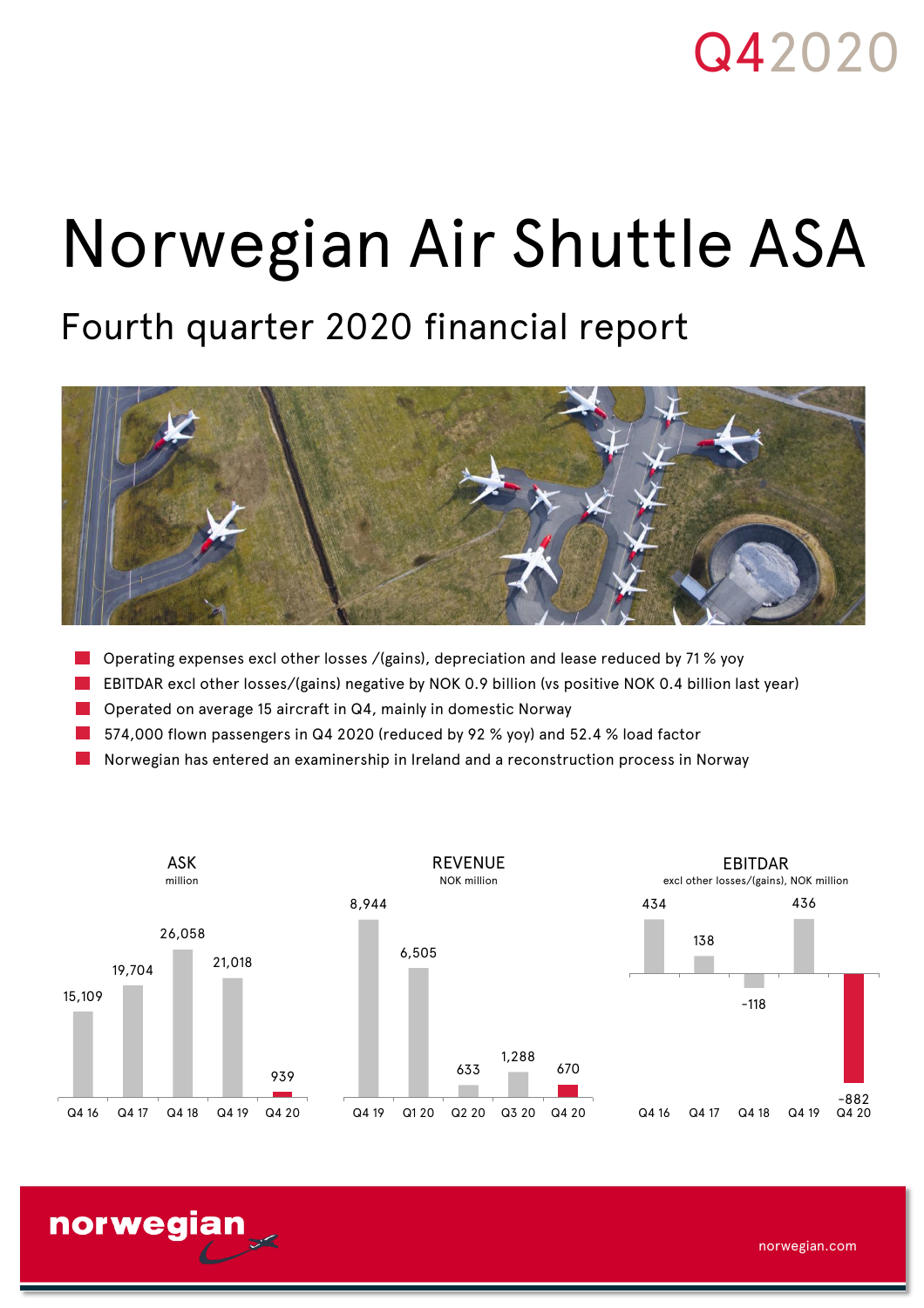# Norwegian's fourth quarter results are heavily impacted by COVID-19 and travel restrictions

**Norwegian today reported its fourth quarter results. As expected, the results were heavily impacted by COVID-19 and travel restrictions in all markets. The net loss was NOK 16.6 billion, including impairment of NOK 12.8 billion. The operating expenses before leasing and depreciation were reduced by 82 percent compared to the same quarter a year ago. In 2020, the company reduced net interestbearing debt by NOK 18 billon. The examinership process in Ireland and the reconstruction process in Norway that were initiated in the fourth quarter are on track.**

The pandemic continues to have a negative impact on the aviation industry. Demand was severely affected by changing travel restrictions and the continued spread of COVID-19 across Norwegian's key markets. Out of a current fleet of 131 aircraft, an average of 15 were operational during the fourth quarter, mainly on domestic routes in Norway. Norwegian carried 574,000 customers, a decrease of 92 percent compared to the same period in 2019. Production capacity (ASK) was down 96 percent and passenger traffic (RPK) decreased by 97 percent. The load factor was 52.4 percent, a decrease of 32.5 percentage points compared to the fourth quarter of 2019.

Jacob Schram, CEO of Norwegian, said: "2020 was an exceptionally difficult year for the aviation industry and for Norwegian. Consequently, the fourth quarter results are as expected. Unfortunately, many of our employees are furloughed or have lost their jobs, partly due to the company's decision to cease long-haul operations. Despite the difficulties the pandemic has caused, there is a great fighting spirit and engagement within the company, and together we will build new Norwegian when we exit the reconstruction processes. Now, we are doing everything we can to emerge as a more financially secure and competitive airline with an improved customer offering, and as soon as Europe begins to reopen, we will be ready to welcome more customers on board."

In the fourth quarter of 2020, Norwegian entered an examinership process in Ireland and a reconstruction process in Norway. Both processes are progressing as planned and are on track. The purpose of the processes is to reduce debt, reduce the size of the fleet and make the company financially attractive to secure new capital. Norwegian targets to reduce its debt significantly to around NOK 20 billion and to raise NOK 4 - 5 billion in new capital. In 2020, the company reduced net interestbearing debt by NOK 18 billon, mainly through conversion to equity. Going forward, Norwegian will focus on a strong and profitable Nordic and European network. The company plans to serve these markets with approximately 50 narrow body aircraft in 2021. However, the ramp-up is dependent on the development of the pandemic, travel restrictions and government advice in key markets.

Norwegian operated 90.1 percent of its scheduled flights in the fourth quarter, whereof 94.1 percent departed on time.

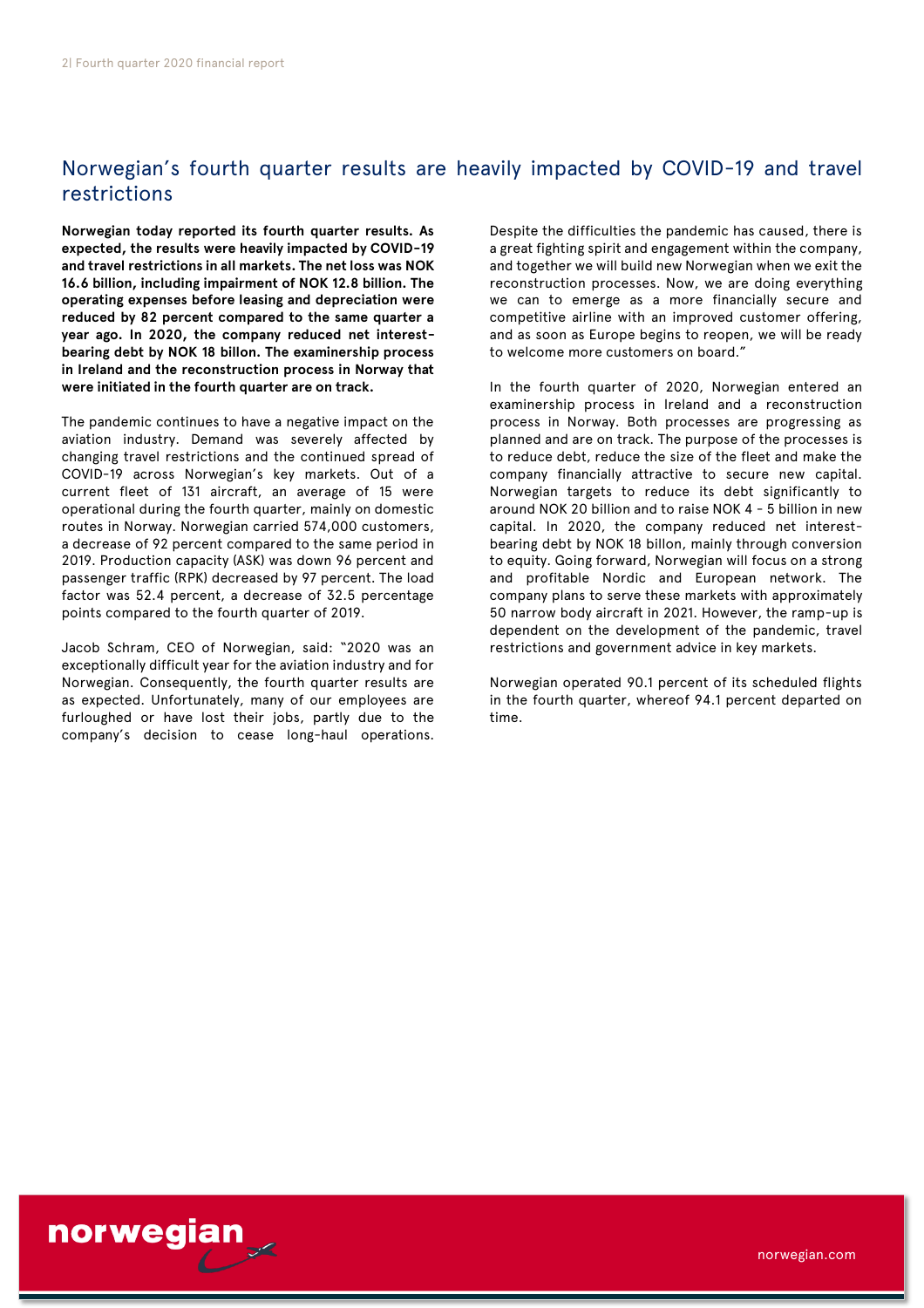# CONSOLIDATED FINANCIAL KEY FIGURES

| CONSOLIDATED FINANCIAL KEY FIGURES |             |            |           |             |            |            |
|------------------------------------|-------------|------------|-----------|-------------|------------|------------|
|                                    |             |            |           |             |            |            |
|                                    | Q4          | Q4         |           | Full year   | Full year  |            |
| (unaudited in NOK million)         | 2020        | 2019       | Change    | 2020        | 2019       | Change     |
|                                    |             |            |           |             |            |            |
| Operating revenue                  | 669.8       | 8,944.4    | -93 %     | 9,095.7     | 43,521.9   | -79 %      |
| <b>EBITDAR</b>                     | $-1,878.9$  | 356.7      | <b>NM</b> | $-4,755.2$  | 7,313.5    | NM         |
| EBITDAR excl other losses/(gains)  | $-882.1$    | 436.4      | <b>NM</b> | $-1,750.5$  | 6,467.7    | NM         |
| Operating profit (EBIT)            | $-15,880.4$ | $-1,278.0$ | 1143 %    | $-23,768.4$ | 856.0      | ΝM         |
| EBIT excl other losses/(gains)     | $-14,883.6$ | $-1,198.3$ | 1142 %    | $-20,763.7$ | 10.2       | NM         |
| Profit (loss) before tax (EBT)     | $-16,360.7$ | $-2,024.2$ | 708 %     | $-22,133.0$ | $-1,687.6$ | 1212 %     |
| Net profit (loss)                  | $-16,627.5$ | $-1,872.9$ | 788 %     | $-23,039.8$ | $-1,609.1$ | 1332 %     |
|                                    |             |            |           |             |            |            |
| <b>EBITDAR</b> margin              | $-280.5%$   | 4.0%       |           | $-52.3%$    | 16.8%      |            |
| EBIT margin                        | $-2370.8%$  | $-14.3%$   |           | $-261.3%$   | 2.0%       |            |
| EBT margin                         | $-2442.5%$  | $-22.6%$   |           | $-243.3%$   | $-3.9%$    |            |
| Net profit margin                  | $-2482.4%$  | $-20.9%$   |           | $-253.3%$   | $-3.7%$    |            |
|                                    |             |            |           |             |            |            |
| Book equity per share (NOK)        |             |            |           | $-166.6$    | 2,522.0    | $-107%$    |
| Equity ratio $(\%)$                |             |            |           | $-13.4%$    | 4.8%       | $-18.2$ pp |
| Cash and cash equivalents          |             |            |           | 2,666.9     | 3,095.6    | $-14%$     |
| Net interest-bearing debt          |             |            |           | 40,221.8    | 58,282.0   | $-31%$     |



norwegian.com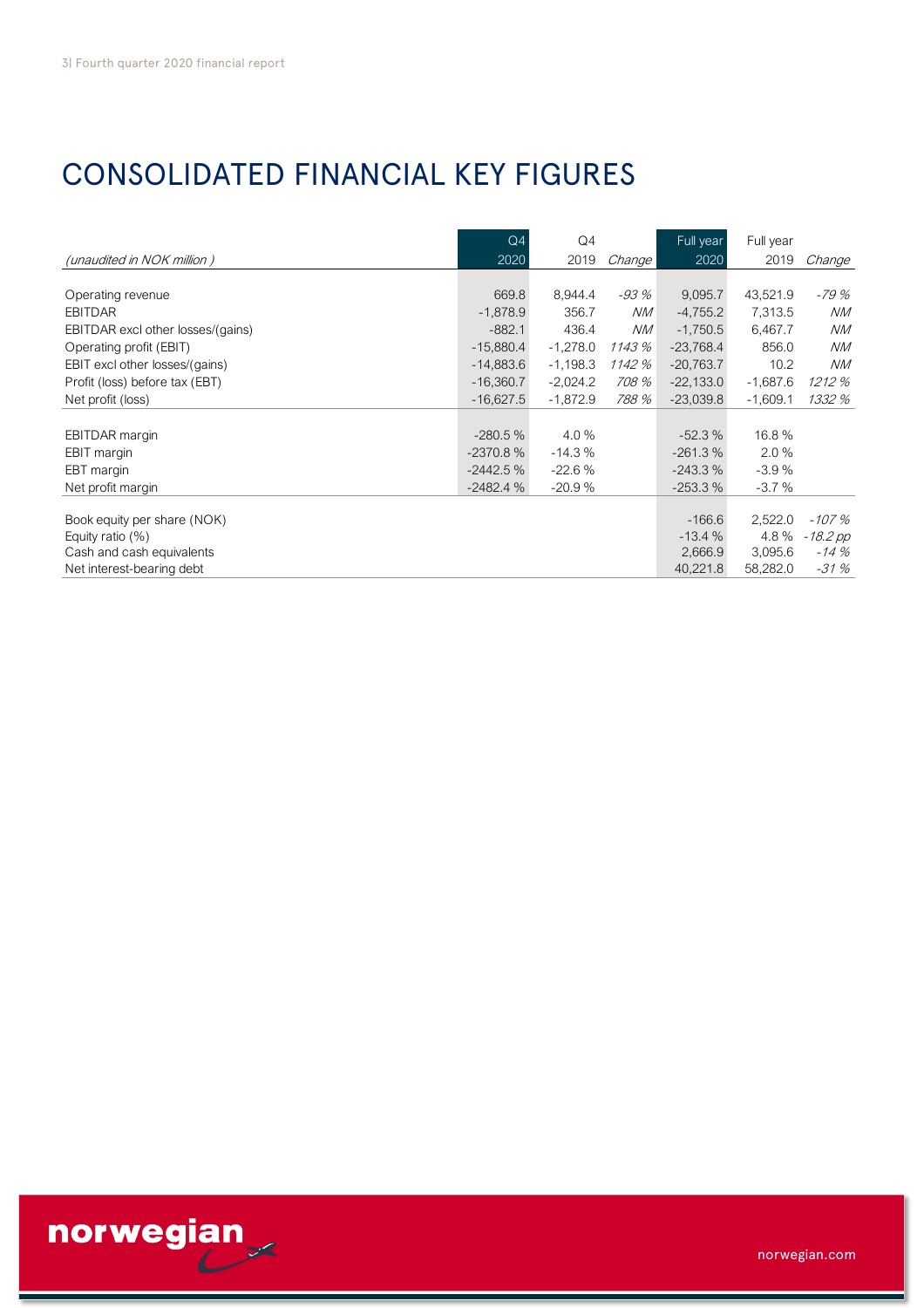# OPERATIONAL REVIEW

# CONSOLIDATED TRAFFIC FIGURES AND RATIOS

| <b>CONSOLIDATED TRAFFIC FIGURES AND RATIOS</b> |                |        |          |           |           |            |
|------------------------------------------------|----------------|--------|----------|-----------|-----------|------------|
|                                                | Q <sub>4</sub> | Q4     |          | Full year | Full year |            |
| (unaudited ratios in NOK)                      | 2020           | 2019   | Change   | 2020      | 2019      | Change     |
| Yield                                          | 0.83           | 0.40   | 107 %    | 0.47      | 0.41      | 16 %       |
| Unit revenue                                   | 0.44           | 0.34   | 28 %     | 0.36      | 0.35      | 1%         |
| Unit cost                                      | 2.92           | 0.48   | 504 %    | 0.94      | 0.44      | 116 %      |
| Unit cost excl fuel                            | 2.92           | 0.35   | 727 %    | 0.83      | 0.31      | 168 %      |
| Ancillary revenue per passenger                | 151            | 182    | $-17%$   | 223       | 184       | 22 %       |
|                                                |                |        |          |           |           |            |
| Share of sale own channels                     | 88 %           | 81 %   | 7 pp     | 83 %      | 81%       | $2$ pp     |
| ASK (million)                                  | 939            | 21,018 | -96 %    | 18,168    | 100,031   | -82 %      |
| RPK (million)                                  | 492            | 17.835 | $-97%$   | 13,680    | 86,616    | -84 %      |
| Passengers (million)                           | 0.57           | 7.57   | $-92%$   | 6.87      | 36.20     | $-81%$     |
| Load factor                                    | 52.4 %         | 84.9%  | -32.5 pp | 75.2 %    | 86.6%     | $-11.4$ pp |
| Average sector length (km)                     | 672            | 1,805  | -63 %    | 1,385     | 1,876     | -26 %      |
| Fuel consumption (1,000 mt)                    | 20             | 400    | -95 %    | 362       | 1,918     | $-81%$     |
| $CO2$ per RPK                                  | 128            | 71     | 82%      | 83        | 70        | 19%        |

*\* Year-to-date ASK and load factor are adjusted for blocked mid seats following regulation in the domestic market in Norway in the second quarter of 2020.*

Traffic figures are severely affected by the COVID-19 pandemic, with travel restrictions and decreasing demand forcing the company to significantly reduce operations. 574,000 passengers traveled with Norwegian in the fourth quarter of 2020, compared to 7.57 million in the fourth quarter of 2019. Production (ASK) decreased by 96 percent and passenger traffic (RPK) decreased by 97 percent. The load factor was 52.4 percent, a decrease of 32.5 p.p. compared to the fourth quarter of 2019.

At the end of 2020, the total fleet including aircraft on maintenance and excluding wet lease comprised 131 aircraft. Included are 18 Boeing 737 MAX aircraft that were grounded throughout the fourth quarter of 2020. Up to 23 aircraft were operational during the fourth quarter due to travel restrictions and lower demand. The company utilized every operational aircraft on average 7.2 block hours per day, compared to 11.7 in the fourth quarter of 2019.

# TRAFFIC DEVELOPMENT **TRAFFIC DEVELOPMENT** OPERATING PERFORMANCE

Punctuality, share of flights departing on schedule, was 94.1 percent in the fourth quarter of 2020, increased by 11.5 percentage points from 82.6 percent in the fourth quarter of 2019.

Regularity, share of scheduled flights taking place, was 90.1 percent in the fourth quarter of 2020, compared to 99.6 percent in the same period in 2019.

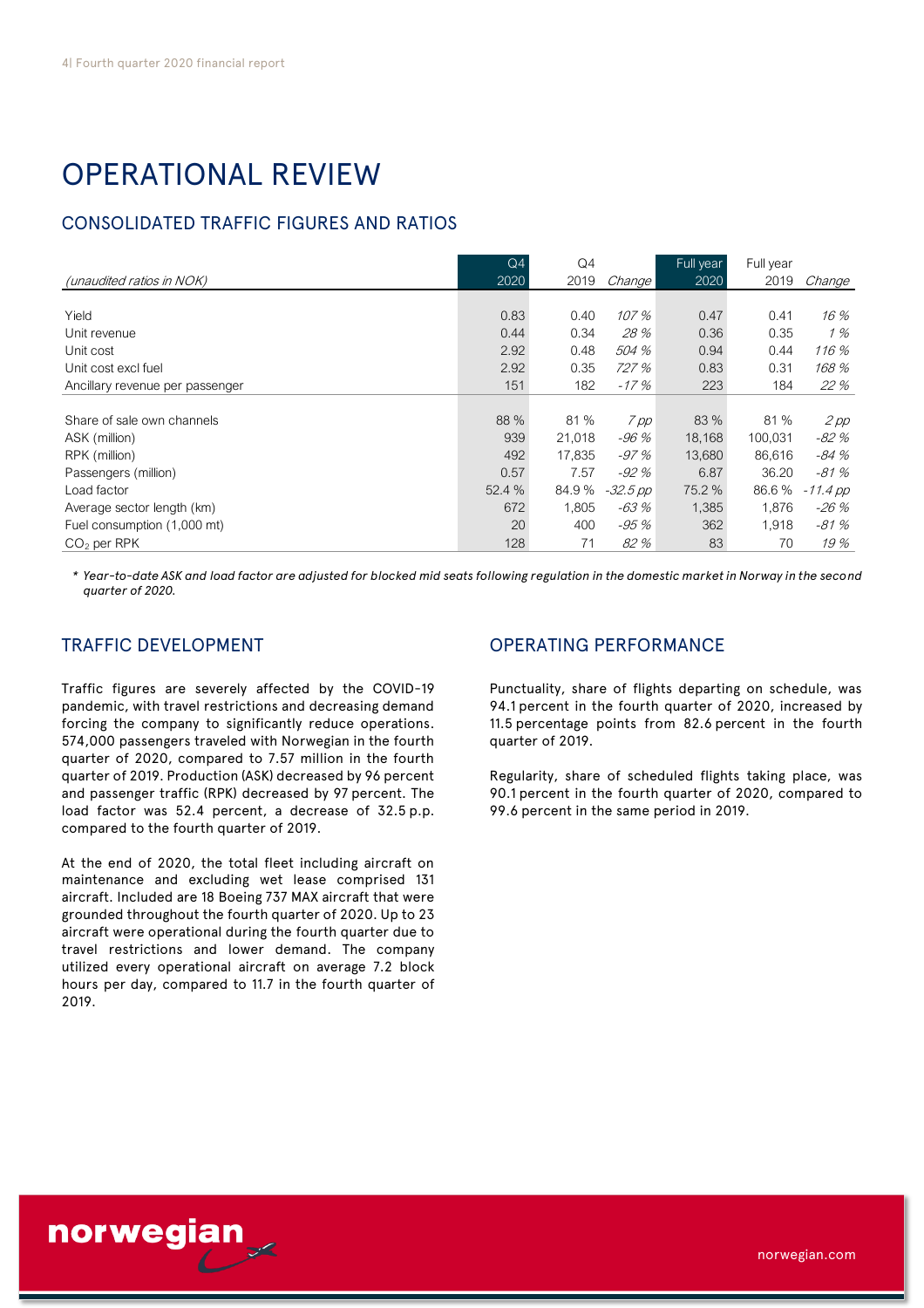# FINANCIAL REVIEW

These interim financial statements for the fourth quarter of 2020 are heavily affected by the COVID-19 outbreak, including the abrupt drop in demand and reduced production and significant effects from the financial restructuring process. Further, the financial results include significant impairment losses as a large part of the aircraft fleet is expected to be discontinued following the examinership in Ireland and the reconstruction process in Norway.

For the fourth quarter of 2020, production (ASK) was reduced by 96 percent compared to the same quarter last year.

EBITDAR excl other losses/(gains) was negative NOK 882 million in the fourth quarter of 2020 (positive 436). Other losses/(gains) amounted to a net loss of NOK 997 million in the fourth quarter of 2020, compared to a net loss of NOK 80 million in the same period in 2019. Other losses /(gains) includes restructuring costs of NOK 1,152 million, currency gains on working capital of NOK 62 million and fuel hedge gains of NOK 93 million.

Norwegian recognized an impairment loss amounting to NOK 12,816 million, related to owned and leased aircraft to be discontinued in the revised business plan as well as predelivery payments on terminated aircraft orders, and leasehold improvements and deposits on leased aircraft that will be redelivered.

Operating profit (EBIT) for the fourth quarter of 2020 was negative by NOK 15,880 million (negative 1,278). EBIT excluding other losses/(gains) was negative NOK 14,884 million (1,198). Loss before tax (EBT) was negative NOK 16,361 million (loss 2,024) in the fourth quarter of 2020. Excluding other losses/(gains) and impairment, EBT was negative NOK 2,548 million.

# FINANCIAL RESTRUCTURING IN 2020

Since the COVID-19 outbreak forced Norwegian into hibernation, a significant financial restructuring process has been ongoing, reaching several milestones during 2020. Year to date, the restructuring improved equity by NOK 18.5 billion, of which NOK 5.2 billion recognized in the income statement.

The total equity increase, including zero-coupon perpetual bonds classified as equity, was NOK 3.8 billion following bond debt conversion, NOK 12.5 billion following conversion of lease liabilities into equity, NOK 0.4 billion from the public offering and NOK 2.0 billion from vendor

debt converted into equity. Refer to Note 9 for further information.

EBT



### EXAMINERSHIP AND RECONSTRUCTION

In the fourth quarter of 2020, the company entered into an examinership and reconstruction process ("reconstruction"), and the basis for continuing as a going concern is contingent upon a successful exit from these processes, with a significant reduction in the company's fleet of aircraft, a significant reduction in the company's debt and obtaining significant new capital as an outcome. The examinership and reconstruction processes are expected to conclude during the second quarter of 2021.

Following the decision to enter the examinership and reconstruction process, the company decided to substantially reduce its short-haul operation and discontinuation of the company's long-haul operation. The company's fleet is planned to be reduced from 131 aircraft at the end of 2020 to 53 aircraft upon exit of the reconstruction. The aircraft planned to be rejected through the examinership have been included in a disposal group classified as held for sale, measured at fair value less cost to sell. Impairment losses of NOK 12.8 billion have been recognized on the discontinued fleet of aircraft and pre-delivery payments on terminated aircraft purchase contracts. As a result, the company reports a substantially negative equity position of NOK 6,624 million at the end of 2020.

Through a successful exit from the examinership and reconstruction process, the company expects to achieve a sufficient level of equity and working capital considering the company's operations and risk.

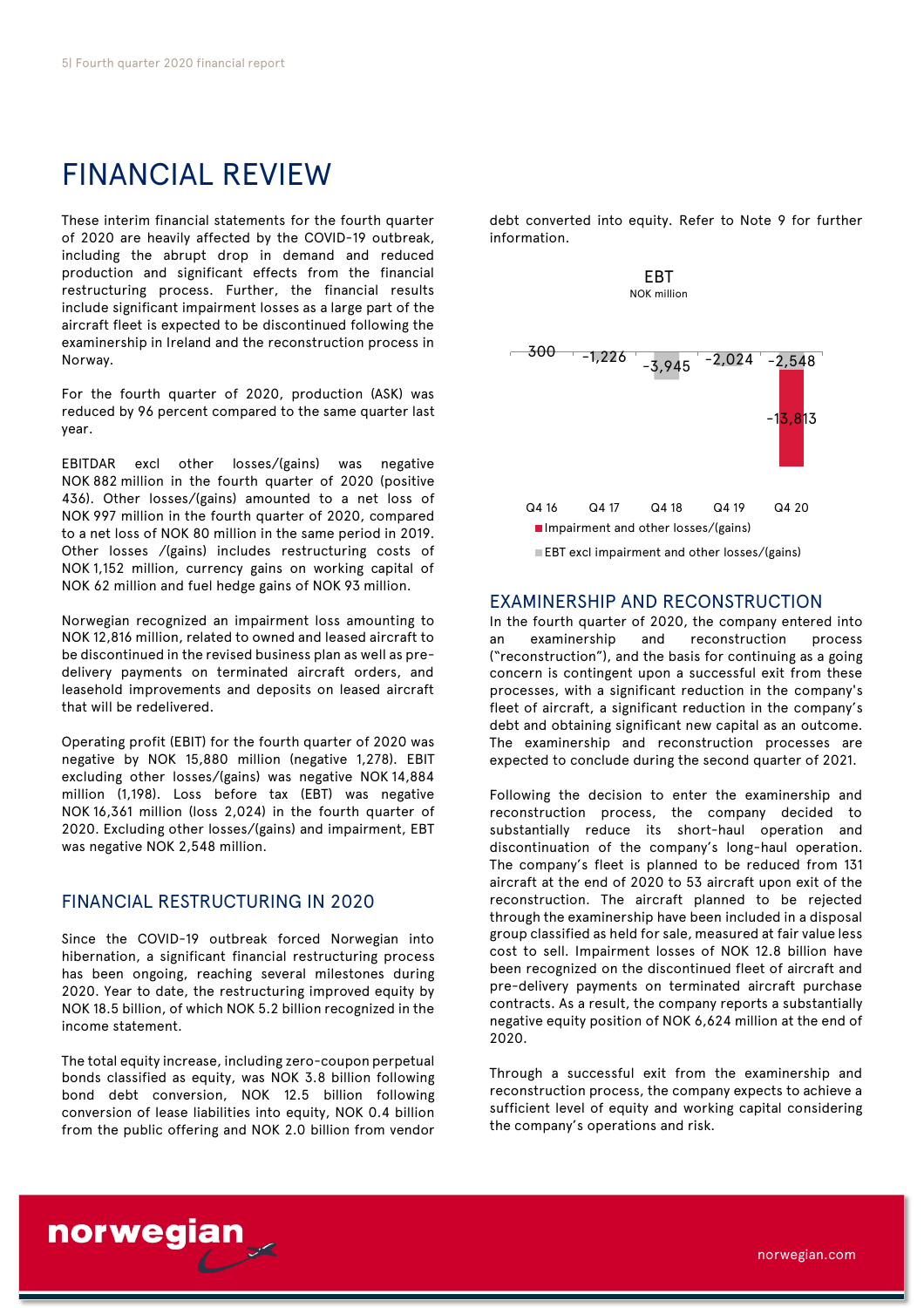The necessary additional working capital is aimed to be obtained mainly through share offerings including the Rights Issue and additional private placement(s), aiming to raise gross proceeds of NOK 4 – 5 billion. Such share offerings and conversions are currently expected to take place during the second quarter of 2021.

If the company does not exit the examinership and the reconstruction process in a successful way, it is highly likely that the company will enter into liquidation and/or bankruptcy proceedings during the second quarter of 2021.

It is uncertain whether the company will successfully exit the examinership and reconstruction processes and raise sufficient working capital and equity through aforementioned measures. The company is however optimistic that the examinership and reconstruction processes as well as that the capital raises and debt conversions will be successful, thus securing sufficient working capital for a period beyond 12 months after the date of this Interim Report, but no assurance can be given to this effect.

# **REVENUE**

Total revenue in the fourth quarter of 2020 was NOK 670 million (8,944), a decrease of 93 percent. Unit revenue increased by 28 percent following a yield increase of 107 percent and a decreased load factor by 32.5 percentage points. Average sector length decreased by 63 percent.

Passenger revenue was NOK 410 million (7,179). Ancillary passenger revenue was NOK 86 million (1,375) in the fourth quarter of 2020, and ancillary revenue per passenger decreased by 17 percent to NOK 151 (182). Other revenue of NOK 174 million (390) includes cargo revenue of NOK 5 million (184), governmental funds to uphold certain routes deemed part of critical infrastructure in Norway, commissions and third-party products as well as revenue from the loyalty program Norwegian Reward.



passenger revenue



norwegian.com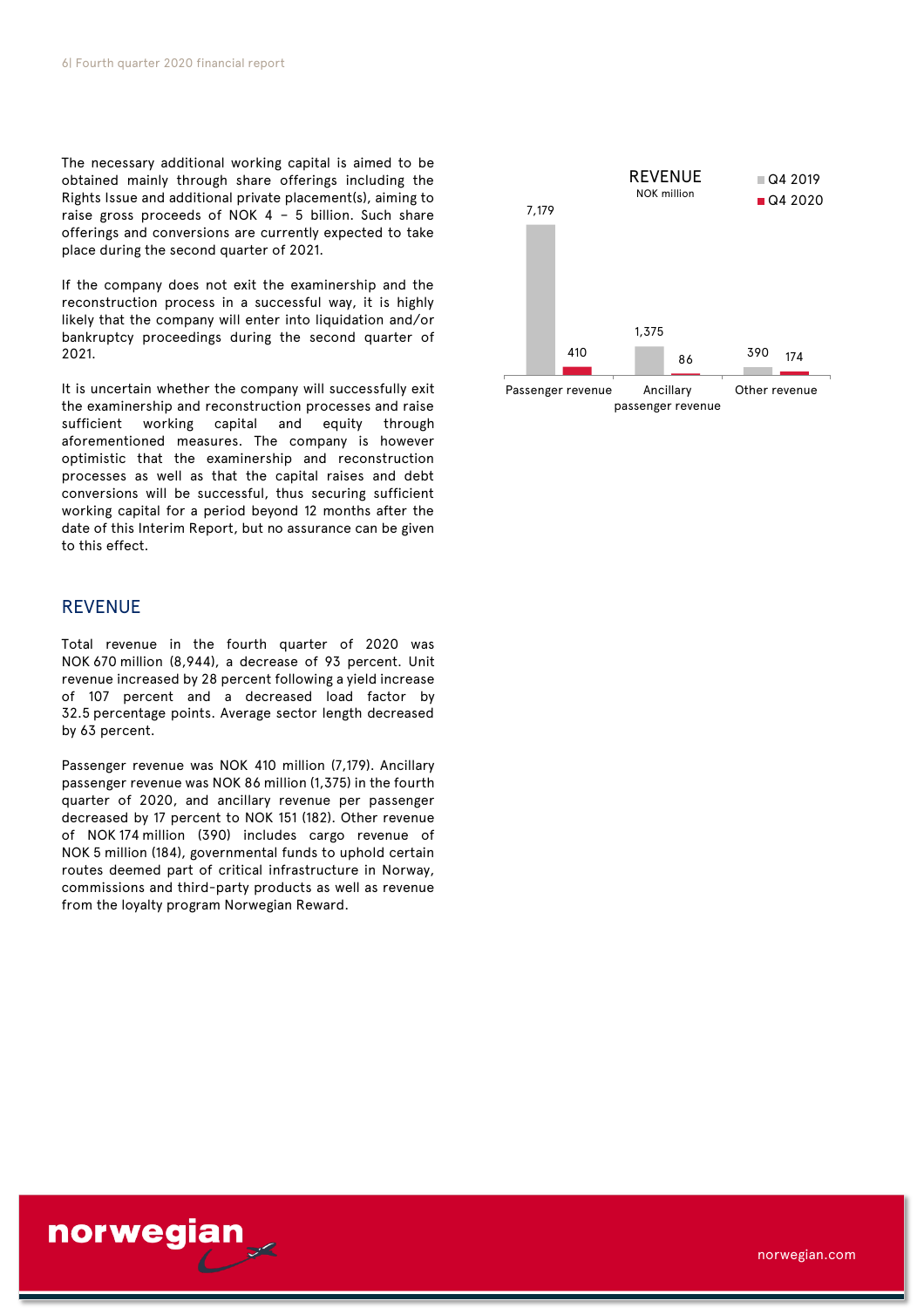# OPERATING EXPENSES

Total operating expenses excluding depreciation, amortization and aircraft lease decreased by 70 percent to NOK 2,549 million (8,588) in the fourth quarter of 2020. Adjusted for other losses/(gains) the decrease was 82 percent from 2019. Operating expenses decreased mainly due to the 96 percent reduction in production compared to the fourth quarter of 2019 and the company's efforts to reduce costs during the COVID-19 pandemic.

Unit costs are negatively affected by the dramatic decrease in production following the COVID-19 outbreak. Unit cost was NOK 2.92, compared to 0.48 in the fourth quarter of 2019.

Other losses/(gains) include effects from foreign currency contracts, forward fuel contracts, losses or gains on translation of working capital in foreign currency and net losses or gains on sale of fixed assets as well as specific restructuring effects. Net other losses/(gains) in the fourth quarter of 2020 amounted to NOK 997 million and include restructuring costs of NOK 1,152 million, currency gains on working capital of NOK 62 million and fuel hedge gains of NOK 93 million.

# FINANCIAL ITEMS

Net financial items were negative by NOK 480 million (negative by 661) in the fourth quarter of 2020. Interest expenses include NOK 246 million (455) in interest expense on lease liabilities recognized according to IFRS 16. Interest on prepayments of NOK 47 million (72) was capitalized during the fourth quarter of 2020. Other financial income (expenses) includes net currency losses of NOK 327 million in the fourth quarter of 2020, compared to net currency losses of NOK 9 million in the fourth quarter of 2019. Currency losses are mainly related to the revaluation of borrowings denominated in currencies other than functional currencies of the companies in the group. Revaluation of conversion rights to fair value had a positive effect on Other financial income (expenses) by NOK 415 million during the fourth quarter of 2020.

Financial restructuring carried out had a positive effect on net financial items by NOK 303 million in the fourth quarter of 2020 and NOK 5,208 million year to date. Refer to Note 9 for further information.

# FINANCIAL POSITION AND LIQUIDITY

Aircraft assets are accounted for in USD, creating a natural hedge against USD denominated borrowings when translated into NOK. Net assets are affected by a depreciation of USD to NOK of 2.8 percent in 2020.

The company sold ten Boeing 737 aircraft during 2020, five of which financed through sale-leaseback. Three of the aircraft on sale-leaseback were redelivered after short lease periods ended in the first half of 2020. A further twelve 737s and five 787s on operational lease were redelivered during 2020. The company did not take any new deliveries during the period.

Net interest-bearing debt at the end of 2020 was NOK 40,222 million compared to NOK 58,282 million at the end of 2019. Included in current year net interest-bearing debt are lease liabilities of NOK 3,351 million and disposal group liabilities of NOK 30,768 million. At the end of 2020, the equity ratio was negative 13.4 percent, compared to 4.8 percent at the end of 2019. A sufficient level of equity is expected to be restored through the ongoing examinership and reconstruction process.

Norwegian significantly strengthened the company's financial position by a series of debt-to-equity conversions and a public offering completed in 2020. The total effect on equity following the financial restructuring is NOK 18.5 billion, including NOK 5.2 billion recognized as Other financial income in the Income Statement. However, these measures were outweighed by a negative net result of NOK 23.0 billion including impairment effects of NOK 12.8 billion and restructuring costs of NOK 1.2 billion.

**Total non-current assets** amount to NOK 11,867 million at the end of 2020, compared to NOK 70,734 million at the end of 2019. There were no significant new investments during 2020, while ten Boeing 737-800s were sold, five of which classified as held-for-sale assets at the end of 2019. Twelve leased 737s and five leased 787s were redelivered during the year. NOK 38.9 billion in right-of-use aircraft and owned aircraft were reclassified to a disposal group during the fourth quarter, following the decision to substantially reduce the company's fleet of aircraft. Further, pre-delivery payments to aircraft manufacturers of NOK 4.8 billion were impaired due to termination of aircraft purchase contracts. Intangible assets amounted to NOK 2,167 million at the end of 2020, compared to NOK 2,871 million at the end of 2019, including deferred tax assets of NOK 1,966 million compared to NOK 2,672 million at the end of 2019. Following the COVID-19 outbreak and uncertainties regarding the speed of the market recovery and the company's return to normal operations, the company has not recognized any deferred tax assets related to the current year losses. In addition, an impairment of deferred tax assets related to carry-forward

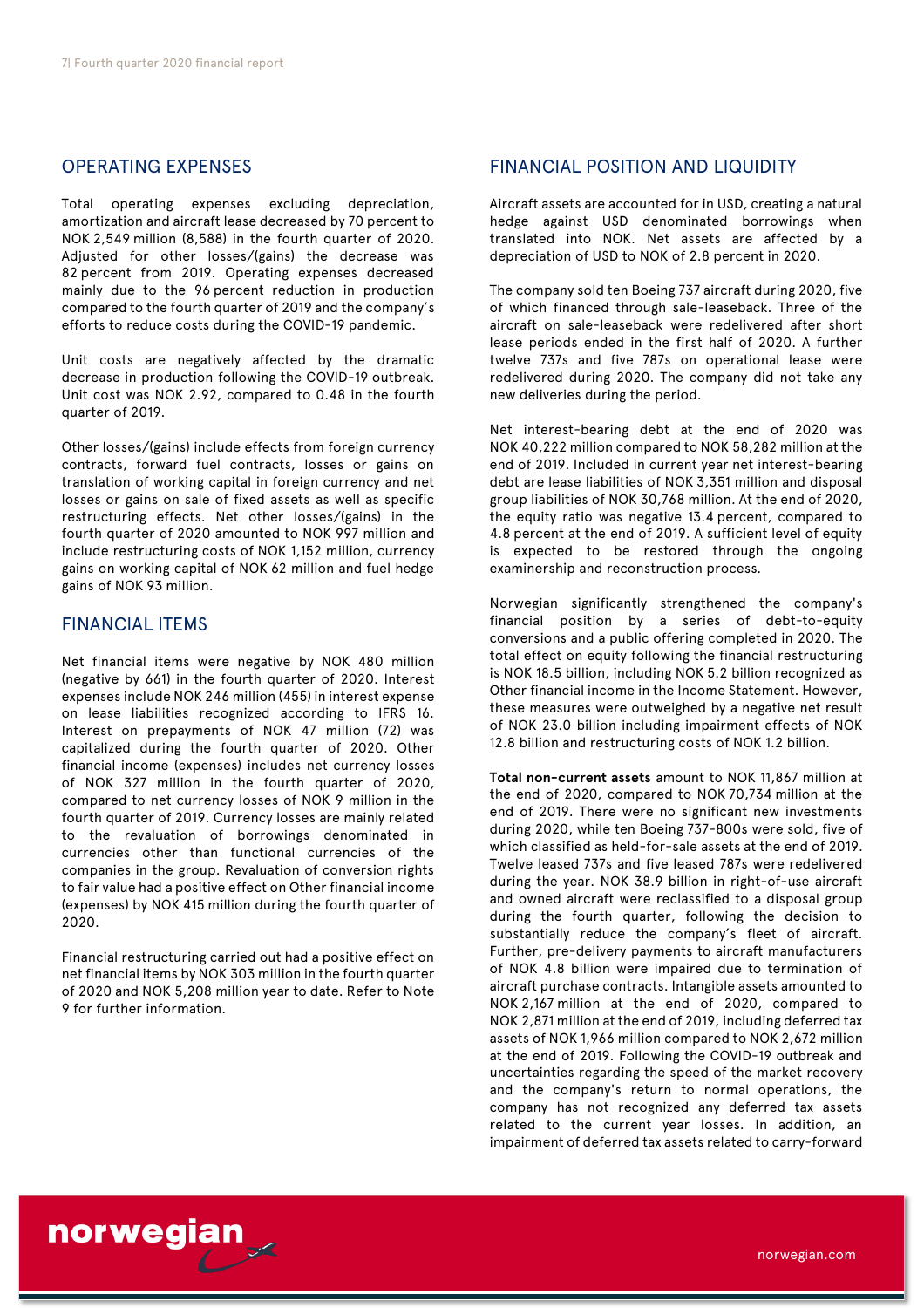tax losses of NOK 907 million has been recognized in 2020 due to uncertainties regarding the timing and extent of utilization of deferred tax assets following the COVID-19 outbreak.

**Total current assets** amount to NOK 37,687 million at the end of 2020, compared to NOK 14,609 million at the end of 2019. Current assets include assets held for sale of NOK 30,377 million (1,205) related to 78 aircraft anticipated to be rejected following the examinership and reconstruction process. The assets held for sale are treated as one disposal group and have been impaired by NOK 8.7 billion, to estimated fair value less cost to sell. Receivables have decreased by NOK 5,554 million during 2020, driven by reduced receivables with acquirers following refunds to customers and reduced sales. Cash and cash equivalents have decreased by NOK 429 million during the year, ending at NOK 2,667 million.

**Total non-current liabilities** were NOK 2,679 million at the end of 2020, compared to NOK 57,192 million at the end of 2019. Non-current debt has decreased by NOK 52,039 million. Aircraft financing and lease liabilities of NOK 30.8 billion have been reclassified to disposal group liabilities classifies as held for sale, related to 78 aircraft anticipated to be rejected following the examinership and reconstruction process. Non-current liabilities were also substantially reduced following the reconstruction carried out in May 2020. Most of the company's lease liabilities and all of the company's bond debt and aircraft financing were in default at 31 December 2020, due to breaches of financial covenants and failure to comply with payment schedules. Consequently, NOK 11,240 million in debt has been reclassified from noncurrent to current debt. Other non-current liabilities decreased by NOK 2,474 million, due to decreased negative hedge positions and a reduction in non-current maintenance accruals.

**Total current liabilities** amounted to NOK 53,498 million at the end of 2020, compared to NOK 24,026 million at the end of 2019. Current liabilities include disposal group liabilities classified as held for sale of NOK 30,768. Air traffic settlement liabilities decreased by NOK 5,705 million from end of 2019 due to reduced production and reimbursements to customers on cancelled flights. Current debt increased by NOK 3,151 million, including NOK 11,240 million reclassified from non-current debt due to events of default occurring before 31 December 2020. This effect is partially offset by the reduction in current debt achieved through the May 2020 financial restructuring, including decreased shortterm lease liabilities following conversion of debt to equity. Ten 737-800 aircraft were sold, with settlement of the corresponding debt. Other current liabilities increased by NOK 1,258 million from the end of 2019, including an increase in outstanding cash point balances by NOK 1,486

norwegian

million, increased current portion of maintenance accruals due to planned redeliveries of aircraft by NOK 1,865 million and unrealized negative fuel hedge positions of NOK 49 million, offset by lower operational current liabilities due to reduced production.

**Equity** at the end of 2020 was negative NOK 6,624 million compared to NOK 4,125 million at the end of 2019. Equity increased by NOK 13,310 million following the financial restructuring including debt conversion and the public offering, offset by exchange rate losses from subsidiaries of NOK 979 million, a year-to-date loss of NOK 23,040 million, including impairment losses of NOK 12.8 billion. Other effects amounted to negative NOK 40 million.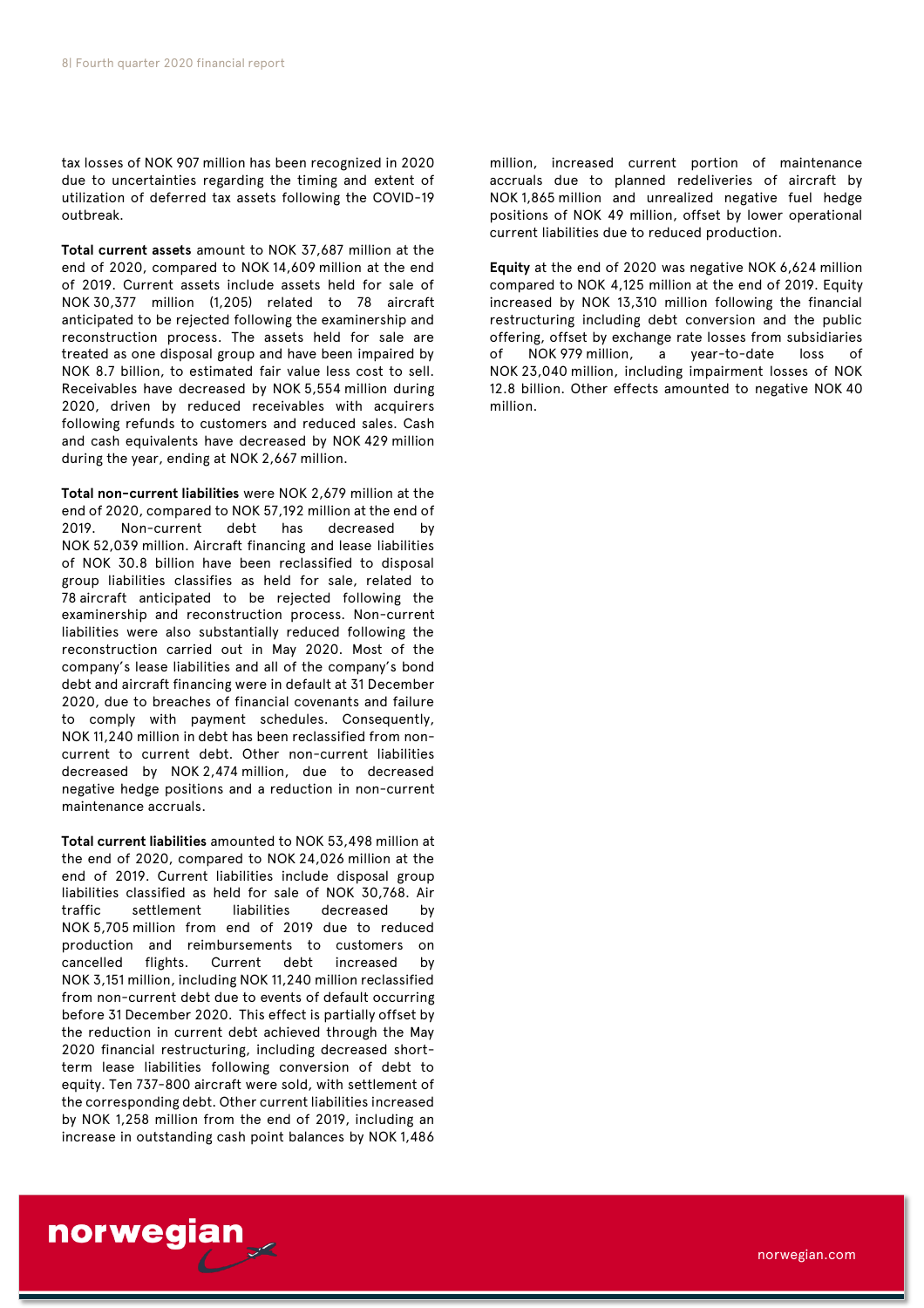# CASH FLOW

Cash and cash equivalents were NOK 2,667 million at the end of 2020 compared to NOK 3,096 million at the end of 2019.

**Cash flow from operating activities** in the fourth quarter of 2020 amounted to negative NOK 709 million compared to negative NOK 30 million in the fourth quarter of 2019. Air traffic settlement liabilities decreased by NOK 425 million (653) while receivables decreased by NOK 910 million (1,164) during the fourth quarter of 2020. Other adjustments amounted to NOK 963 million (negative 73) during the fourth quarter of 2020. Other adjustments mainly consist of finance items, changes in other assets and other liabilities in addition to non-cash effects included in profit before tax, such as unrealized gains or losses on derivatives.

**Cash flow from investing activities** in the fourth quarter of 2020 was negative NOK 22 million, compared to positive NOK 1,960 million in the fourth quarter of 2019.

**Cash flow from financing activities** in the fourth quarter of 2020 was negative by NOK 41 million compared to negative NOK 1,791 million in the fourth quarter of 2019. Principal repayments were NOK 10 million.

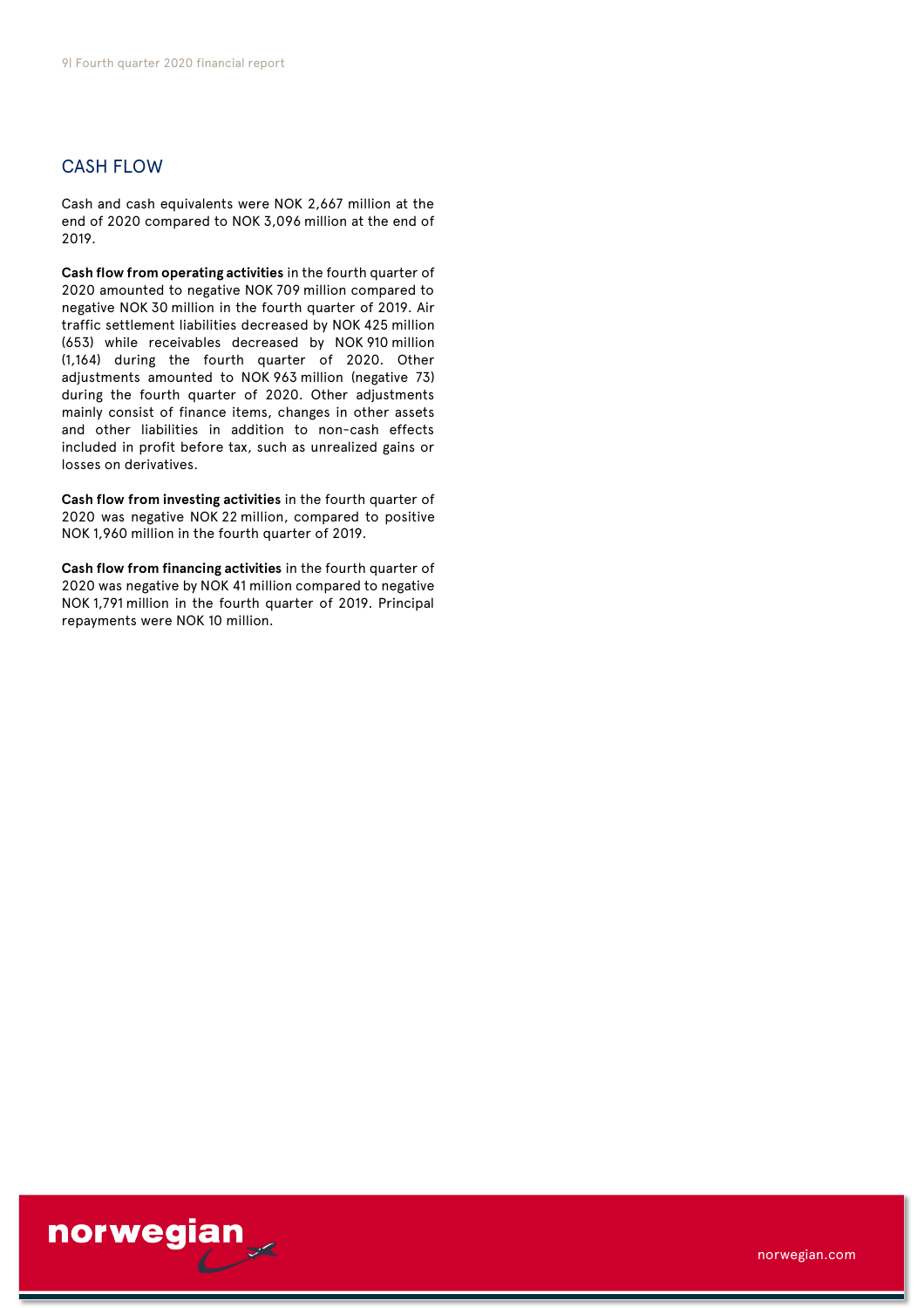# RISK AND UNCERTAINTIES

# COVID-19 AND GOING CONCERN

The company has been severely impacted by the current outbreak of the coronavirus disease (COVID-19). In a very short time period, the company has lost most of its revenues. This has adversely and materially affected the company's contracts, rights and obligations, including financing arrangements.

The company has mitigated the risks and uncertainties by several measures aiming to minimize cash burn, secure funding and improve its financial position. Among other measures, the company has grounded most of its aircraft and temporarily laid off most of its staff. A significant financial restructuring process including debt-to-equity conversions and a public offering resulted in improvements to the equity position by NOK 18.5 billion during 2020. The financial restructuring encompassed a substantial part of the company's liabilities, including lease liabilities, bond debt, lease redelivery obligations and accounts payables. The financial restructuring also secured access to a state aid package from the government in Norway consisting of loan guarantees of NOK 3 billion.

Further to the financial restructuring, the company has agreed to payment plans with major vendors, renegotiated contracts with suppliers and reached an agreement with the joint venture partner OSM Aviation to transfer certain companies from the joint venture to Norwegian.

While in hibernation mode, the company has undergone a revitalization of its organizational structure, strategy, business plans and top management levels. Management strongly believes that the company will emerge from the COVID-19 pandemic as a more competitive and profitable airline.

In the fourth quarter of 2020, the company entered into an examinership and reconstruction process, and the basis for continuing as a going concern is contingent upon a successful exit from these processes, with a significant reduction in the company's fleet of aircraft, a significant reduction in the company's debt and obtaining significant new capital as an outcome. The examinership and reconstruction processes are expected to conclude during the second quarter of 2021.

If the company exits the examinership and the reconstruction process in a successful way, the company currently estimates that it needs approximately NOK 4 billion in new capital for the working capital to be sufficient for the 12-month period following the date of

norwegian

this Interim Report. Furthermore, this estimate anticipates a gradual market recovery towards "new normalized" levels during 2021 and 2022. If a market recovery will be delayed compared to the company's current estimates, the need for additional working capital may increase.

The necessary additional working capital is aimed to be obtained mainly through share offerings including the Rights Issue and additional private placement(s), aiming to raise gross proceeds of NOK 4 – 5 billion. Such share offerings and conversions are currently expected to take place during the second quarter of 2021.

Through a successful exit from the examinership and reconstruction process, the company expects to achieve a sufficient level of equity and cash considering the company's operations and risk.

It is uncertain whether the company will successfully exit the examinership and reconstruction processes and raise sufficient working capital through aforementioned measures. The company is however optimistic that the examinership and reconstruction processes as well as that the capital raises and debt conversions will be successful, thus securing sufficient working capital for a period beyond 12 months after the date of this Interim Report, but no assurance can be given to this effect.

If the company does not obtain this additional required working capital and does not exit the examinership and the reconstruction processes in a successful way, it is highly likely that the company will enter into liquidation and/or bankruptcy proceedings during the second quarter of 2021.

The directors have concluded that, until the conclusion of the examinership and reconstruction process, there is a material uncertainty that casts significant doubt upon the company's ability to continue as a going concern and that, therefore, the company may be unable to realize its assets and discharge its liabilities in the normal course of business.

Nevertheless, considering the uncertainties described above, the directors have concluded that there are realistic alternatives for the company to continue in operational existence. For this reason, they continue to adopt the going concern basis of accounting in preparing these interim financial statements.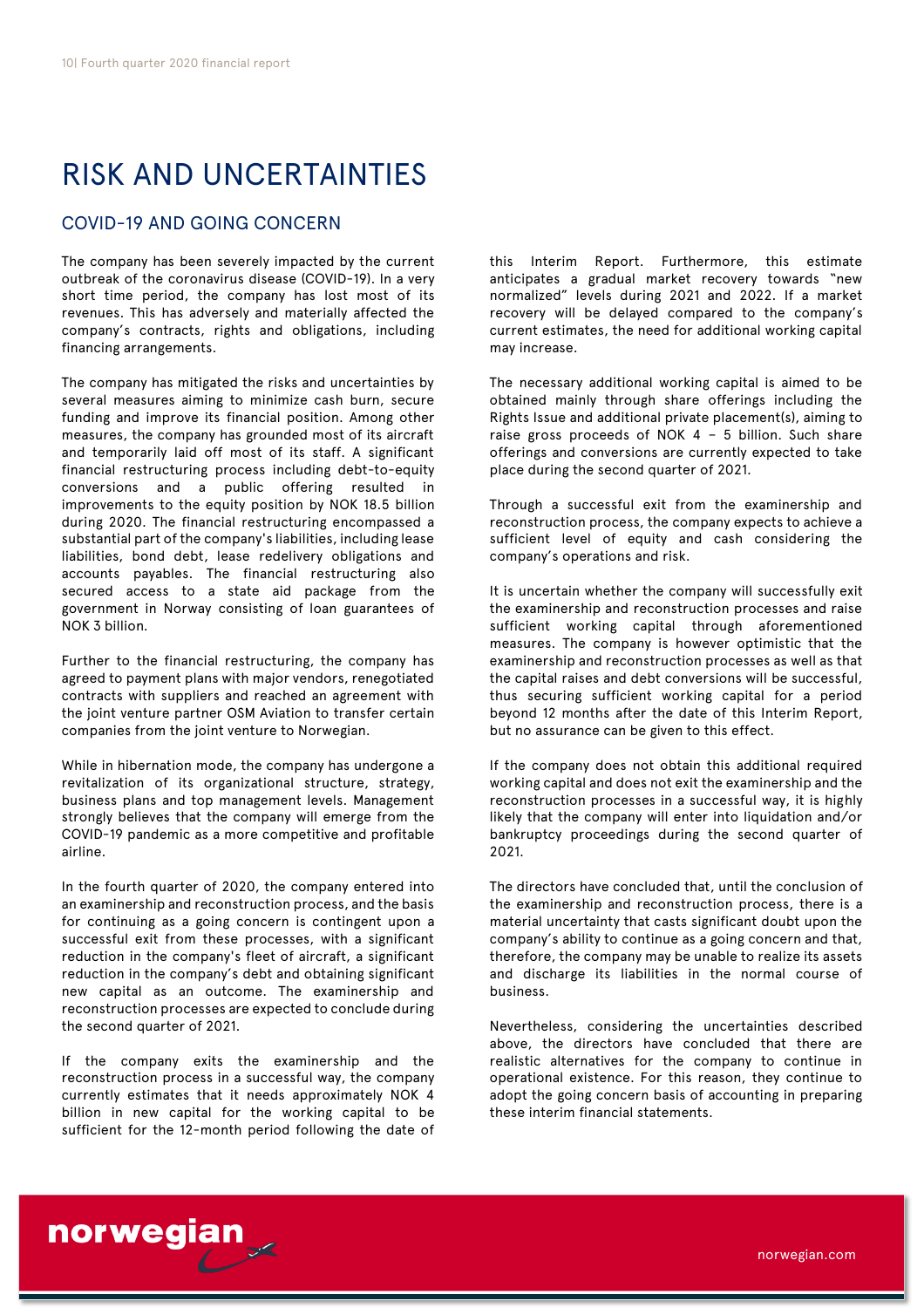# OTHER RISK FACTORS

The COVID-19 outbreak followed by government-imposed travel restrictions and drop in demand has led to the grounding of most of the company's fleet and temporary layoffs of a significant share of the company's workforce as the company has entered hibernation mode. The consequences for the company and the airline industry are severe, and dependent on when travel restrictions are lifted and demand starts to pick up, certain significant accounting estimates could be affected. If the situation persists, that could impact the company's impairment evaluations and the ability and timing of utilization of carry forward tax losses.

The UK formally left the EU on 31 January 2020. An EU-UK Trade Deal, concluded on 24 December 2020 and provisionally applied as of 1 January 2021, gives basic air traffic rights to UK and EU airlines to operate freely between the UK and the EU. A separate bilateral air service agreement was also concluded between Norway and the UK which secures the rights for airlines to operate between the two countries. Norwegian's multiple AOC setup and provisions of both agreements enable the company to continue to operate between the EU and the UK and separately between Norway and the UK without restrictions.

Norwegian has issued a notice to Boeing of termination of the company's purchase agreements of the remaining five Boeing 787 aircraft and 92 Boeing 737 MAX aircraft on order and the GoldCare service agreements (BSG) related to the 787 and MAX aircraft. Norwegian has in addition filed a legal claim seeking the return of pre-delivery payments (PDP) related to the aircraft and compensation for the company's losses related to the grounding of the 737 MAX and engine issues on the 787. The PDP balance has been impaired to zero value in the fourth quarter pending outcome in the ongoing legal process.

Fuel price and currency fluctuations, as well as hedging of such, are risks that can have a significant impact on Norwegian's business and financial results. Sudden and significant changes in fuel price and foreign exchange rates could significantly affect fuel and other costs as well as debt and assets denominated in foreign currency.

In the event of industrial actions, operations may be disrupted, causing inconvenience for customers and affect financial performance.

For additional explanations regarding risks and uncertainties, please refer to the following sections in the company's Annual Report 2019: The Financial Risk and Risk Management section and the Going Concern section of the Board of Director's report, Note 2: Financial Risk and

Note 27: Contingencies and Legal Claims. Note 11 in this interim report includes updates to contingencies and legal claims.

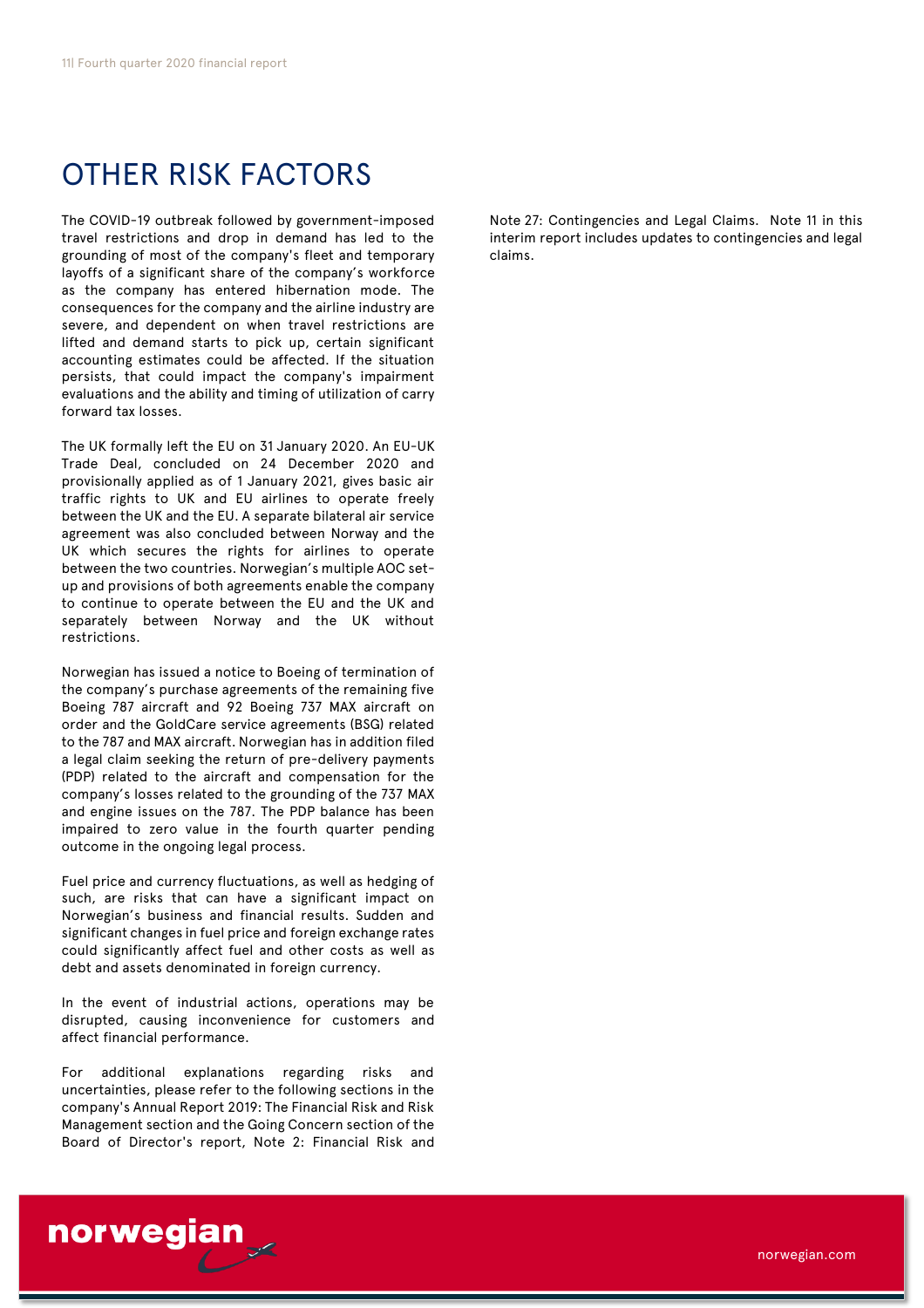# **OUTLOOK**

The long-term impact from COVID-19 on the global airline industry and thus on the company is highly uncertain and depends on various factors, inter alia, duration and magnitude of the outbreak, containment measures, consumer confidence and economic conditions. Due to the uncertain situation, the company has withdrawn its previous financial guiding. The pandemic continues to have a negative impact on the airline industry, and demand remain sluggish. However, a rapid roll-out of vaccines in the company's core markets may create a pent-up demand for the second half of 2021.

Norwegian is currently in an examinership and reconstruction process. Through these processes, Norwegian aims to significantly reduce its short-haul operation and discontinue its long-haul operation. The company is prepared for a careful ramp up from the current level of only 10 operational aircraft up to a potential 53 aircraft during 2021, depending on updated travel advice and restrictions in the company's markets and on customer demand.

Any developments in the future spread of the virus, including additional or prolonged travel restrictions and other changes affecting the speed of recovery to normal services will impact the company's business plans. Such assumptions are uncertain and subject to change as the virus situation is continuously developing worldwide.

Norwegian is dependent on a successful exit from the examinership and reconstruction process in order to continue operating beyond the first quarter of 2021. Refer to the Risk and Uncertainties section for further information.

Fornebu, 25 February 2021

Board of Directors Norwegian Air Shuttle ASA

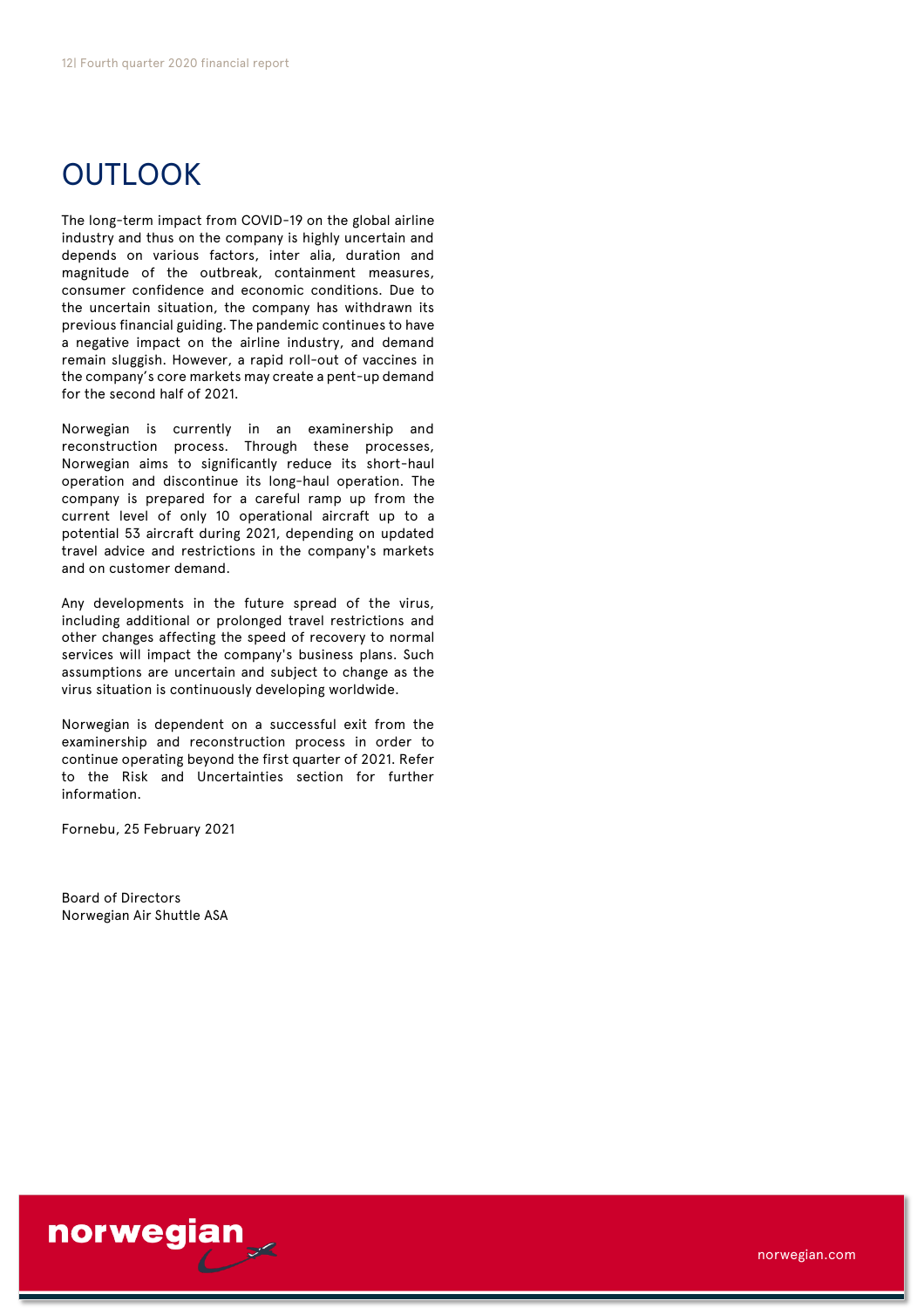# CONDENSED INTERIM FINANCIAL STATEMENTS

# CONSOLIDATED INCOME STATEMENT

| <b>CONSOLIDATED INCOME STATEMENT</b>                    |      |                        |                        |                   |                   |
|---------------------------------------------------------|------|------------------------|------------------------|-------------------|-------------------|
| (unaudited in NOK million)                              | Note | Q <sub>4</sub><br>2020 | Q <sub>4</sub><br>2019 | Full year<br>2020 | Full year<br>2019 |
|                                                         |      |                        |                        |                   |                   |
| Passenger revenue                                       |      | 409.9                  | 7,179.4                | 6,455.3           | 35,216.3          |
| Ancillary passenger revenue                             |      | 86.4                   | 1,375.4                | 1,535.1           | 6,651.5           |
| Other revenue                                           |      | 173.5                  | 389.6                  | 1,105.3           | 1,654.1           |
| Total operating revenue                                 |      | 669.8                  | 8,944.4                | 9,095.7           | 43,521.9          |
| Personnel expenses                                      |      | 460.8                  | 1,695.0                | 2,921.2           | 6,817.5           |
| Aviation fuel                                           |      | $-4.8$                 | 2,721.8                | 2,006.7           | 12,607.1          |
| Airport and ATC charges                                 |      | 37.0                   | 941.4                  | 772.5             | 4,140.3           |
| Handling charges                                        |      | 54.0                   | 1,118.3                | 1,392.2           | 5,260.2           |
| Technical maintenance expenses                          |      | 629.5                  | 808.8                  | 1,791.8           | 3,379.2           |
| Other operating expenses                                |      | 375.3                  | 1,222.7                | 1,961.9           | 4,849.9           |
| Other losses/(gains)                                    |      | 996.8                  | 79.7                   | 3,004.7           | $-845.8$          |
| Total operating expenses excl lease, depr. and amort.   |      | 2,548.7                | 8,587.7                | 13,850.9          | 36,208.5          |
| Operating profit excl lease, depr. and amort. (EBITDAR) |      | $-1,878.9$             | 356.7                  | $-4,755.2$        | 7,313.5           |
| Aircraft lease, depreciation and amortization           |      | 1,185.8                | 1,634.7                | 6,197.5           | 6,457.5           |
| Impairment assets held for sale                         |      | 12,815.7               | 0.0                    | 12,815.7          | 0.0               |
| Operating profit (EBIT)                                 |      | $-15,880.4$            | $-1,278.0$             | $-23,768.4$       | 856.0             |
| Interest income                                         |      | $-24.4$                | 42.7                   | 68.2              | 204.5             |
| Interest expense                                        |      | 535.4                  | 778.5                  | 2,690.7           | 3,074.8           |
| Other financial income (expense)                        | 9    | 79.5                   | 75.3                   | 4,265.7           | 340.3             |
| Net financial items                                     |      | $-480.3$               | $-660.5$               | 1,643.2           | $-2,530.0$        |
| Profit (loss) from associated companies                 |      | 0.0                    | $-85.6$                | $-7.8$            | $-13.6$           |
| Profit (loss) before tax (EBT)                          |      | $-16,360.7$            | $-2,024.2$             | $-22,133.0$       | $-1,687.6$        |
| Income tax expense (income)                             |      | 266.8                  | $-151.3$               | 906.8             | $-78.5$           |
| Net profit (loss)                                       |      | $-16,627.5$            | $-1,872.9$             | $-23,039.8$       | $-1,609.1$        |
|                                                         |      |                        |                        |                   |                   |
| Net profit (loss) attributable to:                      |      |                        |                        |                   |                   |
| Owners of the parent company                            |      | $-16,627.5$            | $-1,875.1$             | $-23,050.9$       | $-1,615.4$        |
| Non-controlling interests                               |      | 0.0                    | 2.2                    | 11.1              | 6.2               |
| Basic earnings per share (NOK)                          |      | $-443.7$               | $-1,278.4$             | $-1,022.1$        | $-1,263.0$        |
| Diluted earnings per share (NOK)                        |      | $-443.7$               | $-1,278.4$             | $-1,022.1$        | $-1,263.0$        |
| Number of shares at the end of the period               |      | 39,749,366             | 1,635,584              | 39,749,366        | 1,635,584         |
| Average number of shares outstanding                    |      | 37,475,910             | 1,466,752              | 22,552,180        | 1,279,018         |
| Number of diluted shares at the end of the period       |      | 42,311,936             | 1,932,404              | 42,311,936        | 1,932,404         |

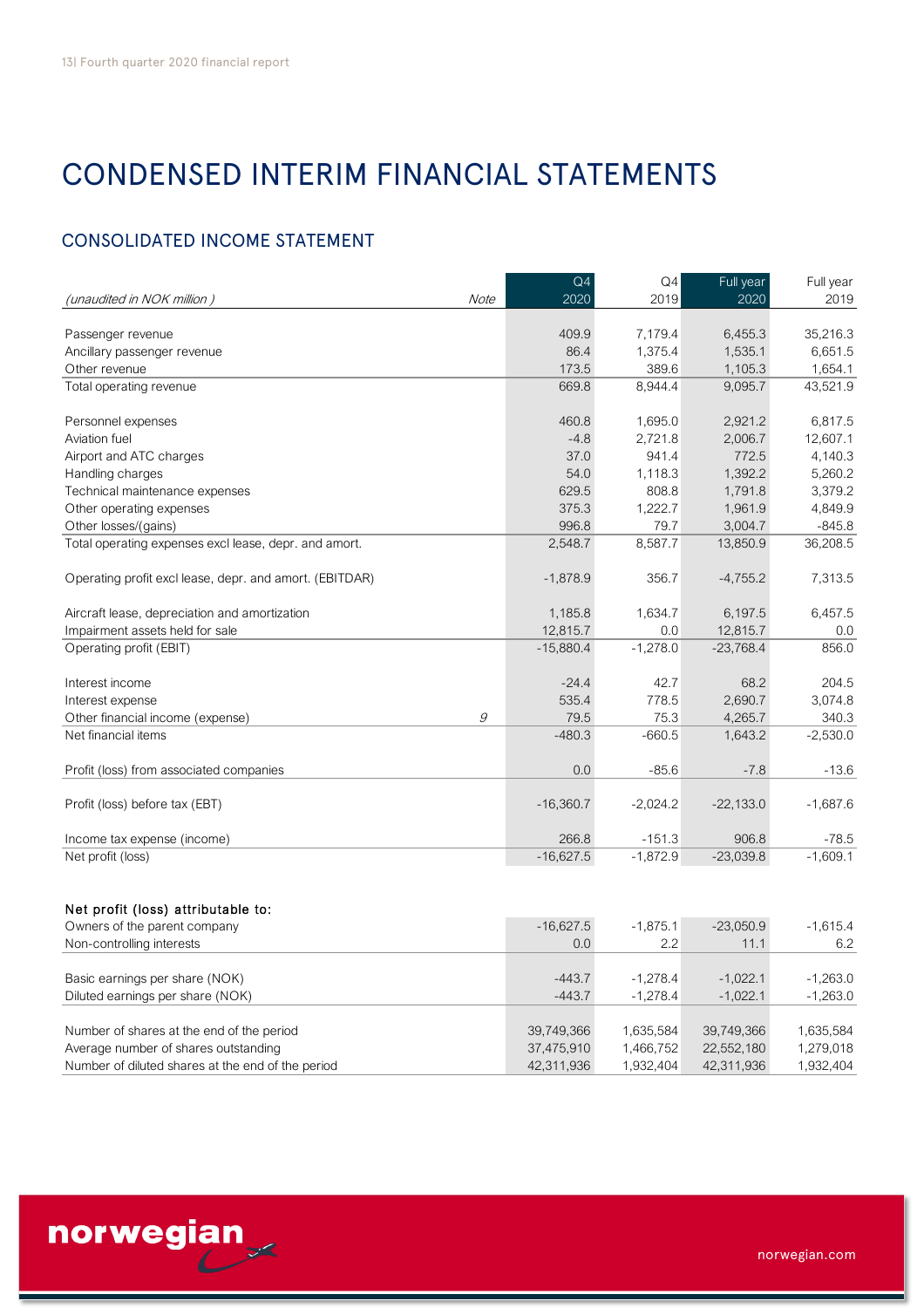# CONSOLIDATED STATEMENT OF COMPREHENSIVE INCOME

| <b>CONSOLIDATED STATEMENT OF COMPREHENSIVE INCOME</b>                                    |                |            |             |            |
|------------------------------------------------------------------------------------------|----------------|------------|-------------|------------|
| (unaudited in NOK million)                                                               | Q <sub>4</sub> | Q4         | Full year   | Full year  |
|                                                                                          | 2020           | 2019       | 2020        | 2019       |
| Net profit (loss) for the period                                                         | $-16.627.5$    | $-1.872.9$ | $-23,039.8$ | $-1,609.1$ |
| Actuarial gains and losses                                                               | $-42.0$        | $-42.3$    | $-42.0$     | $-42.3$    |
| Exchange rate differences                                                                | $-1,105.4$     | $-266.7$   | $-979.4$    | 94.7       |
| Fair value adjustments through OCI                                                       | 0.0            | $-10.5$    | 0.0         | $-7.8$     |
| Other                                                                                    | 0.0            | 1.7        | 7.5         | $-20.5$    |
| Total comprehensive income for the period<br>Total comprehensive income attributable to: | $-17,774.9$    | $-2.190.6$ | $-24,053.8$ | $-1,584.9$ |
| Owners of the company                                                                    | $-17,774.9$    | $-2,192.8$ | $-24,070.3$ | $-1,591.5$ |
| Non-controlling interests                                                                | 0.0            | 2.2        | 16.6        | 6.5        |

# CONSOLIDATED STATEMENT OF FINANCIAL POSITION

|                                                                    |                | 31 DEC     | 31 DEC   |
|--------------------------------------------------------------------|----------------|------------|----------|
| (unaudited in NOK million)                                         | Note           | 2020       | 2019     |
|                                                                    |                |            |          |
| <b>ASSETS</b>                                                      |                |            |          |
| Intangible assets                                                  |                | 2,167.1    | 2,870.6  |
| Tangible fixed assets                                              | 1,6            | 9,553.3    | 66,378.5 |
| Fixed asset investments                                            |                | 146.7      | 1,485.0  |
| Total non-current assets                                           |                | 11,867.1   | 70,734.2 |
|                                                                    |                |            |          |
| Assets included in disposal group classified as held for sale      | $\mathcal I$   | 30,377.1   | 1,204.5  |
| Inventory                                                          |                | 64.1       | 175.7    |
| Receivables                                                        |                | 4,578.8    | 10,132.9 |
| Cash and cash equivalents                                          |                | 2,666.9    | 3,095.6  |
| Total current assets                                               |                | 37,686.9   | 14,608.7 |
|                                                                    |                |            |          |
| <b>TOTAL ASSETS</b>                                                |                | 49,554.0   | 85,342.9 |
| <b>EQUITY AND LIABILITIES</b>                                      |                |            |          |
| Shareholder's equity                                               | 8,9            | $-6,623.9$ | 4,101.1  |
| Non-controlling interests                                          |                | 0.0        | 23.8     |
| Total equity                                                       |                | $-6,623.9$ | 4,124.9  |
|                                                                    |                |            |          |
| Non-current debt                                                   | $\overline{7}$ | 185.7      | 52,224.2 |
| Other non-current liabilities                                      |                | 2,493.8    | 4,967.5  |
| Total non-current liabilities                                      |                | 2,679.4    | 57,191.7 |
|                                                                    |                |            |          |
| Air traffic settlement liabilities                                 |                | 401.5      | 6,106.5  |
| Current debt                                                       | 7              | 11,935.3   | 8,784.1  |
| Liabilities included in disposal group classified as held for sale | 1,7            | 30,767.8   | 0.0      |
| Other current liabilities                                          |                | 10,393.8   | 9,135.6  |
| <b>Total current liabilities</b>                                   |                | 53,498.4   | 24,026.2 |
|                                                                    |                |            |          |
| <b>Total liabilities</b>                                           |                | 56,177.9   | 81,217.9 |
|                                                                    |                |            |          |
| <b>TOTAL EQUITY AND LIABILITIES</b>                                |                | 49,554.0   | 85,342.9 |



norwegian.com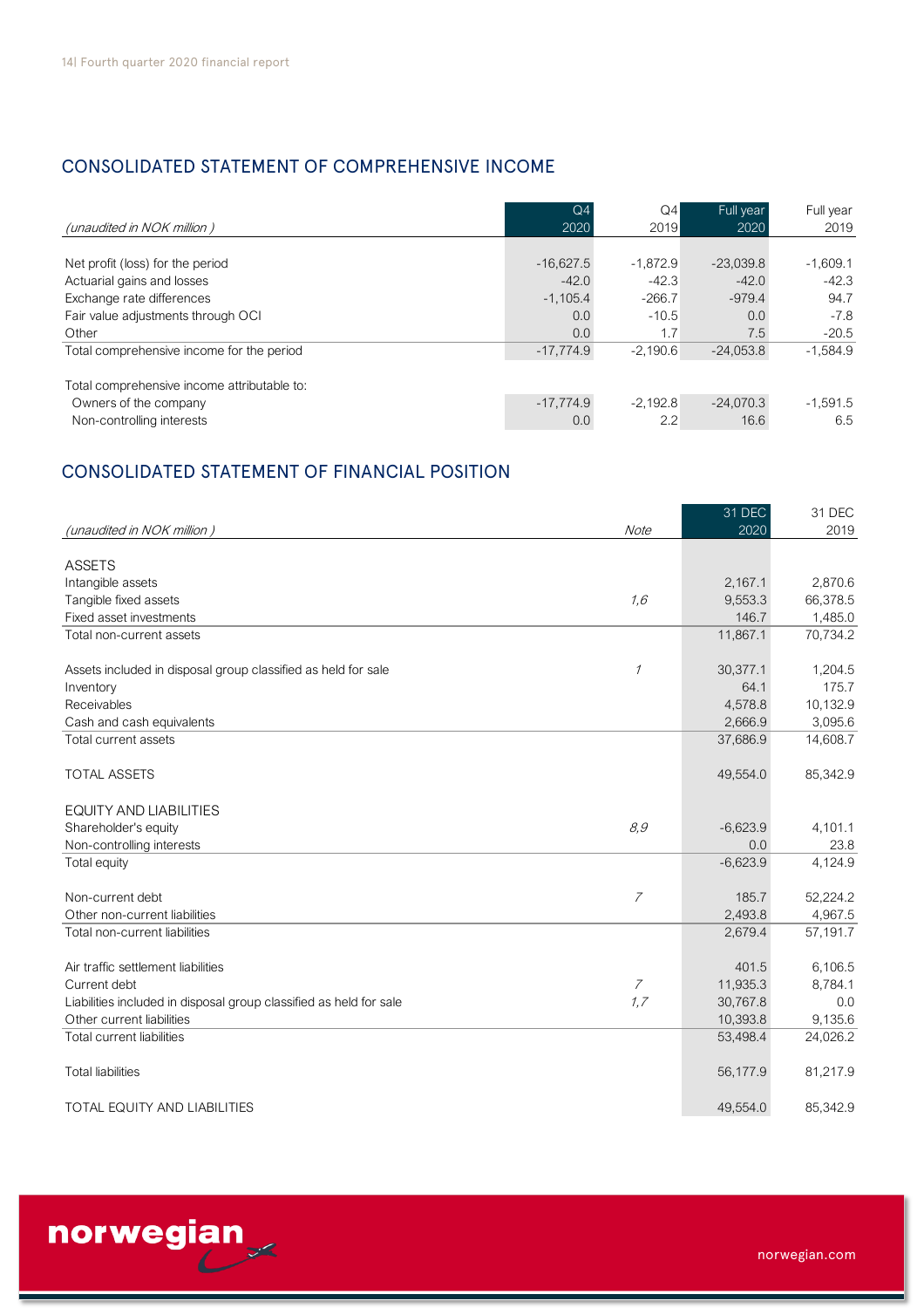# CONSOLIDATED STATEMENT OF CASH FLOW

| <b>CONSOLIDATED STATEMENT OF CASH FLOW</b>            |                        |            |                   |                   |
|-------------------------------------------------------|------------------------|------------|-------------------|-------------------|
| (unaudited in NOK million)                            | Q <sub>4</sub><br>2020 | Q4<br>2019 | Full year<br>2020 | Full year<br>2019 |
| Profit before tax                                     | $-16,360.7$            | $-2,024.2$ | $-22,133.0$       | $-1,687.6$        |
| Paid taxes                                            | $-0.5$                 | $-17.8$    | $-6.6$            | $-38.3$           |
| Depreciation, amortization and impairment             | 14,203.7               | 1,674.9    | 19,030.9          | 6,457.5           |
| Changes in air traffic settlement liabilities         | $-424.6$               | $-652.7$   | $-5,705.0$        | $-800.8$          |
| Changes in receivables                                | 910.1                  | 1,163.7    | 5,498.7           | $-3,380.3$        |
| Other adjustments                                     | 963.3                  | $-73.0$    | 1.924.1           | 2,487.3           |
| Net cash flows from operating activities              | $-708.7$               | $-29.5$    | $-1,390.9$        | 3,037.8           |
| Purchases, proceeds and prepayment of tangible assets | 0.0                    | 1,458.7    | 2,760.2           | 6,039.1           |
| Other investing activities                            | $-21.6$                | 501.1      | $-98.1$           | 2,293.3           |
| Net cash flows from investing activities              | $-21.6$                | 1,959.7    | 2,662.1           | 8,332.4           |
| Loan proceeds                                         | 0.0                    | 1.876.2    | 3,290.5           | 2,408.2           |
| Principal repayments                                  | $-9.7$                 | $-3,814.8$ | $-4.831.4$        | $-13,217.7$       |
| Financing costs paid                                  | $-31.3$                | $-906.5$   | $-415.0$          | $-3,344.6$        |
| Proceeds from issuing new shares                      | 0.0                    | 1,053.9    | 328.4             | 3,961.0           |
| Net cash flows from financing activities              | $-41.0$                | $-1,791.2$ | $-1,627.5$        | $-10,193.0$       |
| Foreign exchange effect on cash                       | 35.9                   | 22.7       | $-72.3$           | $-3.3$            |
| Net change in cash and cash equivalents               | $-735.4$               | 161.7      | $-428.7$          | 1,173.9           |
| Cash and cash equivalents at beginning of period      | 3,402.3                | 2,933.9    | 3,095.6           | 1,921.7           |
| Cash and cash equivalents at end of period            | 2,666.9                | 3,095.6    | 2,666.9           | 3,095.6           |

# CONSOLIDATED STATEMENT OF CHANGES IN EQUITY

|                                             | Full year   | Full year  |
|---------------------------------------------|-------------|------------|
| (unaudited in NOK million)                  | 2020        | 2019       |
|                                             |             |            |
| Equity - Beginning of period                | 4.124.9     | 1.704.4    |
| Total comprehensive income for the period   | $-24.053.8$ | $-1.584.9$ |
| Share issue                                 | 12,522.3    | 3,989.1    |
| Transactions with non-controlling interests | $-11.5$     | 0.0        |
| Perpetual bonds issue                       | 787.7       | 0.0        |
| Equity change on employee options           | 6.6         | 16.4       |
| Equity - End of period                      | $-6.623.9$  | 4.125.0    |

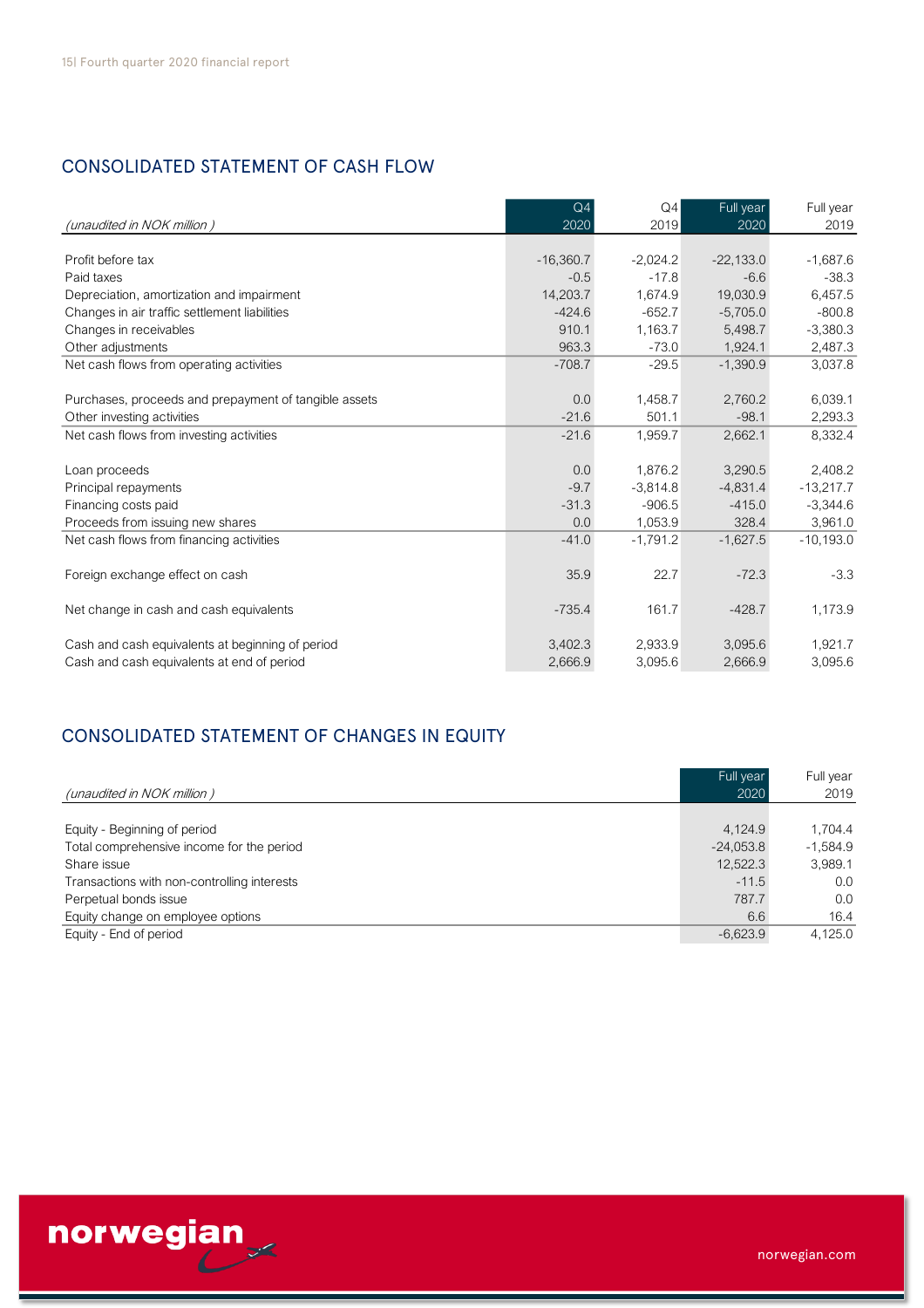# NOTES TO THE CONDENSED INTERIM FINANCIAL STATEMENTS

## NOTE 1 ACCOUNTING PRINCIPLES

The condensed consolidated interim financial statements comprise Norwegian Air Shuttle ASA and its subsidiaries (the company). Norwegian Air Shuttle ASA is a limited liability company incorporated in Norway. The consolidated financial statements of the company for the year ended 31 December 2019 are available at [www.norwegian.com.](http://www.norwegian.com/)

These unaudited condensed consolidated interim financial statements have been prepared in accordance with the rules and regulations of Oslo Stock Exchange and International Accounting Standard (IAS) 34 Interim Financial Reporting. They do not include all the information required for full annual consolidated financial statements and should be read in conjunction with the consolidated financial statements for the company for the year ended 31 December 2019.

The accounting policies applied by the company in these condensed consolidated financial statements are the same as those applied by the company in its consolidated financial statements for the year ended 31 December 2019.

### JUDGMENTS, ESTIMATES AND ASSUMPTIONS

The preparation of condensed consolidated interim financial statements in accordance with IFRS and applying the chosen accounting policies require management to make judgments, estimates and assumptions which affect the reported amounts of assets, liabilities, income and expenses. The estimates and associated assumptions are based on historical figures and various other factors which are believed to be reasonable under the circumstances. Actual results may differ from these estimates.

The estimates and the underlying assumptions are reviewed on an ongoing basis. Revisions to accounting estimates are recognized in the period in which the estimate is revised if the revision affects only that period or in the period of the revision and future periods if the revision affects both current and future periods.

In preparing these condensed consolidated interim financial statements, the significant judgments made by management in applying the company's accounting policies and the key sources of estimation uncertainty, were the same as those that applied to the consolidated financial statements for the period ended 31 December 2019.

norwegian

The going concern basis of accounting is adopted in preparing these interim financial statements. The company is currently in an examinership and reconstruction process, and there is significant doubt on the ability to continue as a going concern if the company is unable to exit these processes successfully. Refer to the Risks and Uncertainties section of this Interim Report for further information.

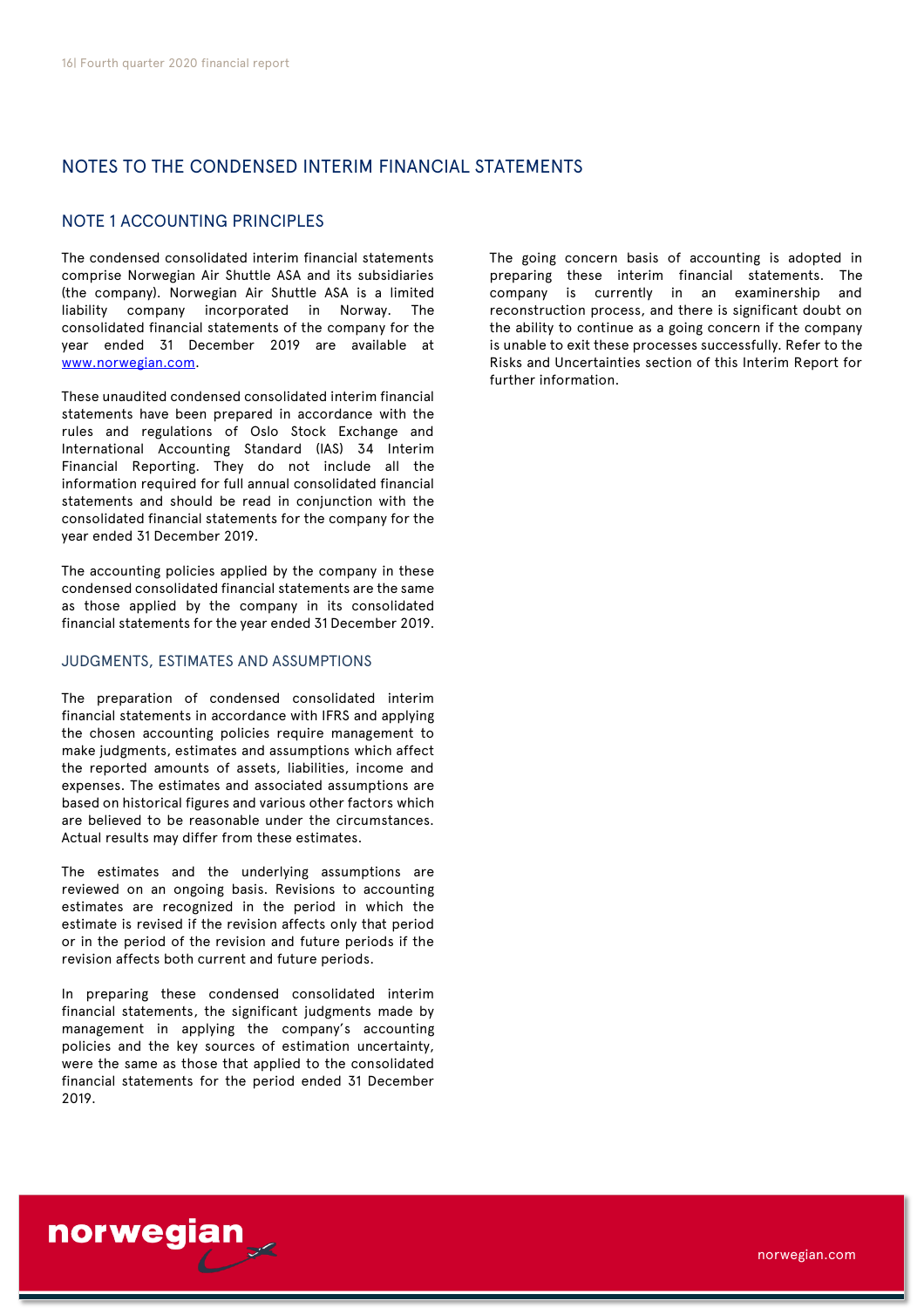### IMPAIRMENT TEST

The company reviews assets for impairment testing at each reporting date or whenever there are indications of impairment. The effects on the airline industry and the company's level of operation is considered a triggering event, and an impairment testing has been performed for the company's non-current assets. Since entering an examinership and reconstruction process, the company is aiming to discontinue its long-haul operations and substantially reduce its fleet of short-haul aircraft. Out of a fleet of 140 aircraft at the end of the third quarter of 2020, the company aims to reject 87 aircraft and retain 53 aircraft in the fleet. Out of the 87 rejected aircraft, 9 were redelivered during 2020 and the remaining 78 aircraft have been included in a separate CGU as a disposal group classified as assets held for sale. The remaining operation including 53 aircraft is regarded as one CGU, with highly integrated fleet operations across the group.

The CGU for the remaining operation is tested for recoverable amount of the CGU's assets based on value in use, with expected future cash flows in accordance with the company's current management approved business plans for the upcoming four years. Cash flows beyond the forecast period have been projected in accordance with management's long-term growth assumptions. The impairment test is consistent with the one used at yearend 2019 and as described in the annual financial statements for 2019, but with business plans adjusted and adapted to the current market situation following the COVID-19 virus outbreak and the significantly reduced asset base and expected level of operations once exiting the examinership and reconstruction process. The impairment test carried out does not result in any impairment of the CGU's intangible or tangible assets.

The business plan applied is based on management's estimates for recovery to normalized market conditions.

The business plan assumes a gradual return to normal utilization of the CGU's aircraft during 2021. Two alternative scenarios are also considered, with delayed recovery from the effects of the pandemic. Any development in the future spread of the virus, including additional or prolonged travel restrictions and other changes affecting the speed of recovery to normal services will impact the company's business plans and future projections. Such assumptions are uncertain and subject to change as the virus situation is continuously developing worldwide. Any unfavorable development could affect estimates and the company's impairment testing in future periods.

The cash flows are discounted using the expected longterm weighted average cost of capital (WACC). The applied after-tax discount rate is 7.3 percent. The cost of the company's debt and equity capital, weighted accordingly to reflect its capital structure, gives the company's weighted average cost of capital. The WACC rates which are used to discount future cash flows are based on market risk free interest rates adjusted for inflation differentials and include the debt premium, market risk premium, gearing corporate tax rate and asset beta. An increase of the discount rate of 1 percentage point will not result in impairment of the CGU's intangible or tangible assets.

The value of the net assets in the disposal group has been estimated to fair value less cost to sell, resulting in an impairment of NOK 8,697 million. A further impairment of NOK 4,121 million has been recognized in the fourth quarter related to pre-delivery payments on terminated aircraft purchase agreements.

### NOTE 2 RISK

### SENSITIVITY ANALYSIS

| (unaudited in NOK million)          | Effect on income |
|-------------------------------------|------------------|
| 1% decrease in jet fuel price       | 8                |
| 1% depreciation of NOK against USD  | $-9$             |
| 1% depreciation of NOK against EURO | $-1$             |

The sensitivity analysis reflects the effect on operating costs in 2020 by changes in market prices and exchange rates. The effect on operating costs is annualized based on the current level of production, fuel prices and exchange rates. Operational hedges are not included in the calculation of the sensitivity.

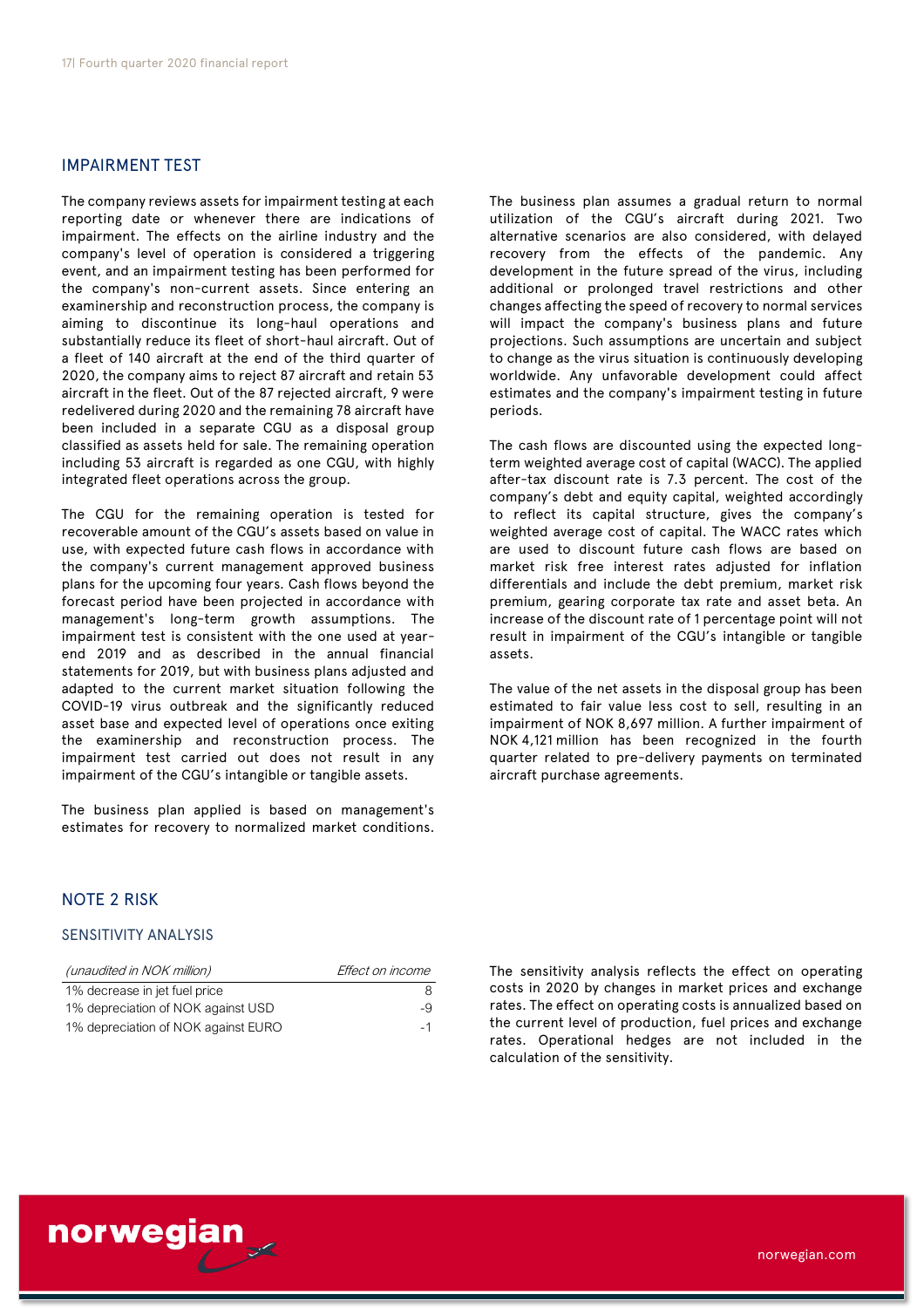# NOTE 3 REVENUE

Passenger revenue comprises only ticket revenue, while ancillary passenger revenue is other passenger related revenue such as optional extras. Other revenue consists of revenue not directly related to passengers such as cargo,

third-party products, externally leased aircraft and other income. Passenger related revenue per country is based on the starting point of customer journeys. Freight related revenue is based on the starting point of freight services.

### OPERATING REVENUE BY COUNTRY

| <b>OPERATING REVENUE BY COUNTRY</b> |            |            |        |                   |                   |        |
|-------------------------------------|------------|------------|--------|-------------------|-------------------|--------|
| (unaudited in NOK million)          | Q4<br>2020 | Q4<br>2019 | Change | Full year<br>2020 | Full year<br>2019 | Change |
|                                     | 426.3      | 1,921.5    | -78 %  | 3,316.3           | 8,643.8           | $-62%$ |
| Norway<br>Spain                     | 48.5       | 1,257.4    | -96 %  | 1,218.2           | 6,005.0           | -80 %  |
| US                                  | 0.0        | 1,521.1    | -100 % | 870.3             | 8,313.4           | -90 %  |
| <b>UK</b>                           | 11.5       | 1.052.0    | $-99%$ | 720.4             | 4,458.1           | -84 %  |
| Sweden                              | 43.7       | 772.4      | -94 %  | 603.3             | 3,430.4           | -82 %  |
| Denmark                             | 41.5       | 629.4      | $-93%$ | 546.6             | 2,976.6           | -82 %  |
| France                              | 5.8        | 346.6      | -98 %  | 256.8             | 1,949.3           | -87 %  |
| Thailand                            | 6.9        | 104.4      | $-93%$ | 264.4             | 422.8             | -37 %  |
| Finland                             | 2.1        | 309.1      | -99 %  | 221.8             | 1,206.0           | -82 %  |
| Germany                             | 1.5        | 106.3      | $-99%$ | 86.8              | 519.2             | -83 %  |
| Other                               | 81.9       | 924.2      | $-91%$ | 990.8             | 5,597.3           | -82 %  |
| Total operating revenue             | 669.8      | 8,944.4    | -93 %  | 9,095.7           | 43,521.9          | -79 %  |
| Total outside of Norway             | 243.5      | 7,023.0    | -97 %  | 5,779.4           | 34,878.1          | -83 %  |

## NOTE 4 SEGMENT INFORMATION

The Executive Management team reviews the company's internal reporting to assess performance and allocate resources. Executive Management has determined the operating segment on these reports.

Executive Management considers the business as one operational segment, which is low-cost air passenger travel. The company's operating profit arises from airlinerelated activities and the only revenue generating asset of the company is its aircraft fleet, which is employed flexibly across the entire operation and irrespective of geographic location.

Performance is measured by Executive Management based on the operating segment's earnings before interest, tax, aircraft lease, depreciation and amortization (EBITDAR). Other information is measured in a manner consistent with that in the financial statements.

# NOTE 5 INFORMATION ON RELATED PARTIES

For detailed information on related party transactions, please refer to Note 26 in the Annual Report for 2019. There have been no significant transactions with related parties during 2020 apart from recurring agreements such as described in the 2019 Annual Report. All transactions with related parties are considered priced on an arm'slength basis.

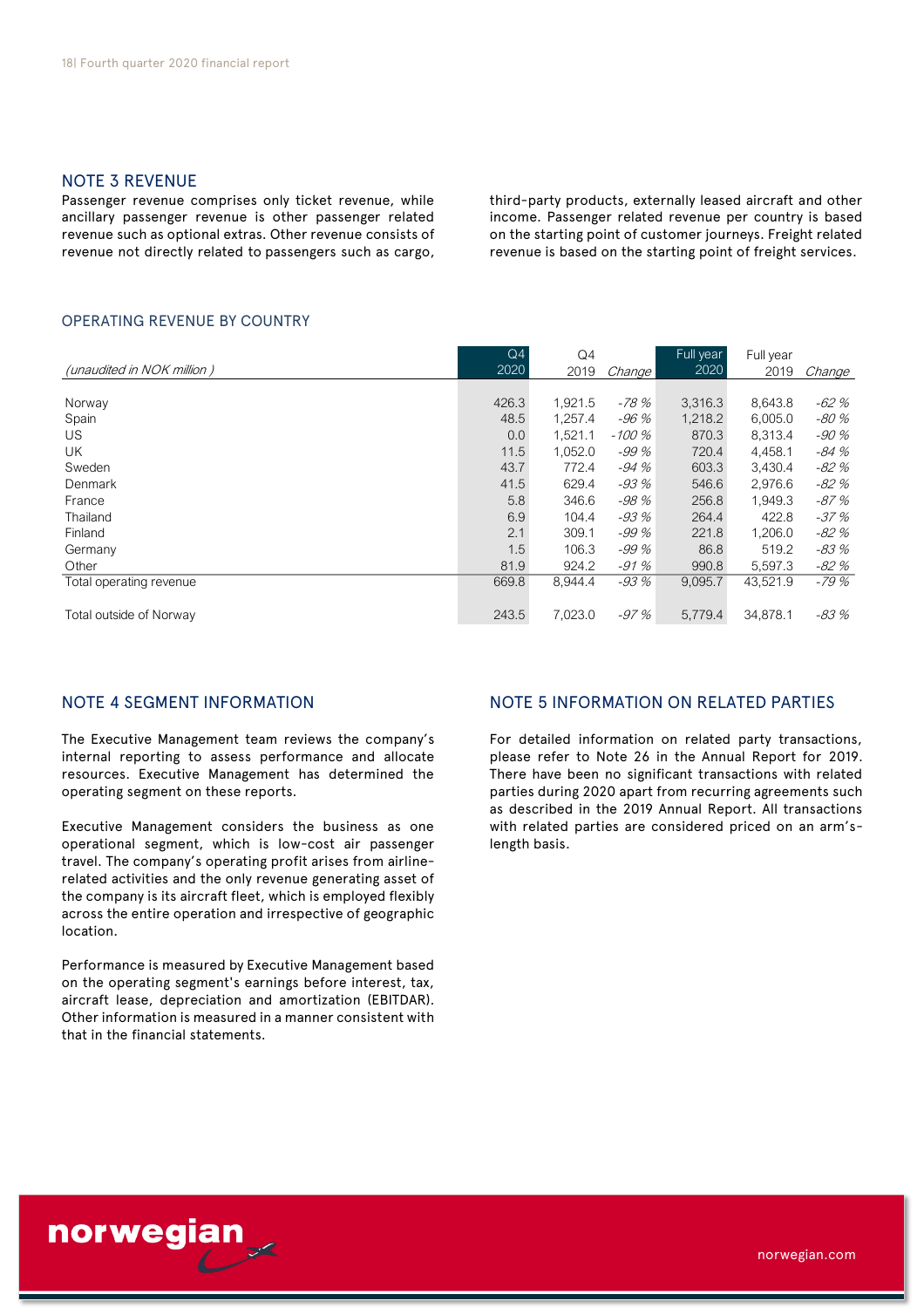# NOTE 6 TANGIBLE FIXED ASSETS

|                                                            | 31 DEC  | 31 DEC   |
|------------------------------------------------------------|---------|----------|
| (unaudited in NOK million)                                 | 2020    | 2019     |
|                                                            |         |          |
| Prepayment on aircraft                                     | 0.0     | 4,946.6  |
| Owned aircraft, parts and installations on leased aircraft | 6,129.6 | 27,392.0 |
| Right of use assets aircraft and parts                     | 2,791.4 | 33,245.4 |
| Aircraft, parts and installations                          | 8,921.0 | 60,637.4 |
|                                                            |         |          |
| Other fixed assets owned                                   | 415.7   | 461.6    |
| Right of use assets other                                  | 216.6   | 333.0    |
| Other fixed assets                                         | 632.3   | 794.5    |
|                                                            |         |          |
| Total tangible fixed assets                                | 9,553.3 | 66,378.5 |
|                                                            |         |          |
| Total right of use assets                                  | 3,008.0 | 33,578.4 |
|                                                            |         |          |

At the end of 2020, NOK 15,483 million in owned aircraft and NOK 14,894 million in right-of use assets are presented as a disposal group classified as held for sale.

# NOTE 7 BORROWINGS

|                                   | 31 DEC   | 31 DEC   |
|-----------------------------------|----------|----------|
| (unaudited in NOK million)        | 2020     | 2019     |
|                                   |          |          |
| Bond issue                        | 0.0      | 4,178.4  |
| Aircraft prepayment financing     | 0.0      | 281.9    |
| Aircraft financing                | 0.0      | 17,684.1 |
| Lease liabilities                 | 185.7    | 30,079.8 |
| Non-current debt                  | 185.7    | 52,224.2 |
|                                   |          |          |
| Bond issue                        | 1,531.6  | 249.2    |
| Loan with state guarantee         | 2,989.0  | 0.0      |
| Aircraft prepayment financing     | 0.0      | 578.6    |
| Aircraft financing                | 3,812.0  | 3,761.8  |
| Lease liabilities                 | 3,165.4  | 4,194.5  |
| Disposal group aircraft financing | 15,661.2 | 0.0      |
| Disposal group lease liabilities  | 15,106.6 | 0.0      |
| Other current debt                | 437.2    | 0.0      |
| Current debt                      | 42,703.1 | 8,784.1  |
|                                   |          |          |
| Total borrowings                  | 42,888.8 | 61,008.3 |

Disposal group liabilities relates to 78 aircraft that are expected to be rejected following the examinership and reconstruction process.

Most of the company's lease liabilities and all of the company's bond debt and aircraft financing were in default at 31 December 2020, due to breaches of financial covenants and failure to comply with payment schedules. Consequently, NOK 11.2 billion in debt has been reclassified from con-current to current liabilities.

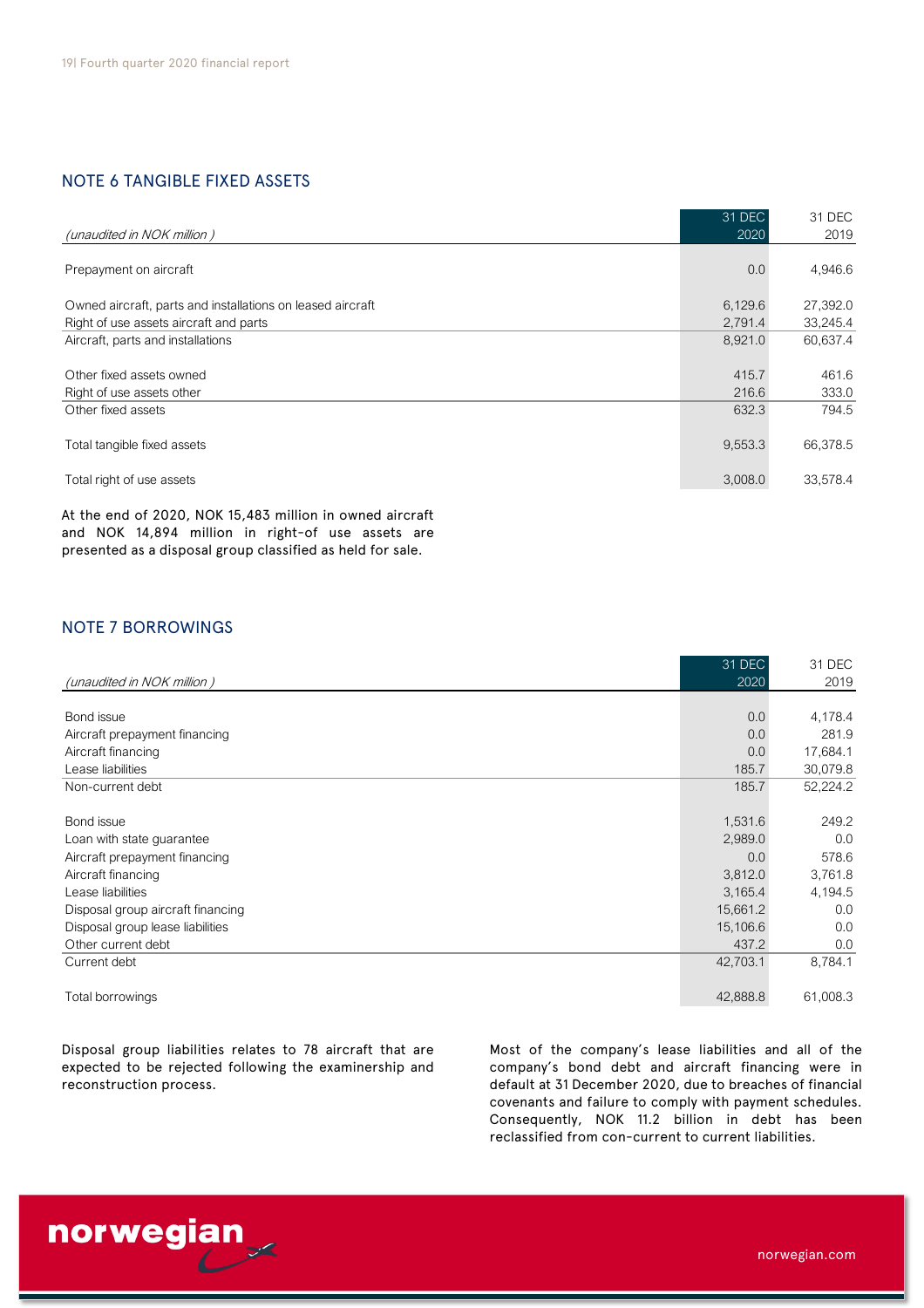# NOTE 8 SHAREHOLDER INFORMATION

20 largest shareholders at 31 December 2020:

| Shareholder                                     | Country              | Number of shares | Per cent |
|-------------------------------------------------|----------------------|------------------|----------|
| 1 Avanza Bank AB                                | Sweden               | 5,791,956        | 14.6%    |
| 2 Nordnet Bank AB                               | Norway               | 3,340,991        | 8.4 %    |
| 3 MG Aviation Limited                           | United Kingdom       | 3,257,450        | 8.2%     |
| 4 BOC Aviation Limited                          | Singapore            | 1,821,223        | 4.6%     |
| 5 AerCap Holdings N.V.                          | Ireland              | 1,778,931        | 4.5%     |
| 6 Swedbank AB                                   | Sweden               | 1,593,824        | 4.0%     |
| 7 DP Aircraft Ireland Limited                   | Ireland              | 1,541,897        | 3.9%     |
| 8 OSM Aviation Group                            | Cyprus               | 1,430,958        | 3.6%     |
| 9 DNB Markets                                   | Norway               | 1,258,167        | 3.2%     |
| 10 Svenska Handelsbanken AB                     | Sweden               | 737,115          | 1.9%     |
| 11 Interactive Brokers, L.L.C.                  | <b>United States</b> | 736,454          | 1.9%     |
| 12 Instinet Europe Limited, meglerkonto innland | Norway               | 659,003          | 1.7%     |
| 13 Chatsworth Aviation Ltd.                     | Ireland              | 562,625          | 1.4%     |
| 14 PFA Pension Forsikringsaktieselskab          | Denmark              | 541,018          | 1.4%     |
| 15 BofA Global Research (UK)                    | United Kingdom       | 513,684          | 1.3%     |
| 16 Saxo Bank A/S                                | Denmark              | 481,564          | 1.2%     |
| 17 Nordea Bank AB (publ)                        | Sweden               | 353,864          | 0.9%     |
| 18 Nykredit Bank AS                             | Denmark              | 278,047          | 0.7%     |
| 19 Handelsbanken Asset Management               | Sweden               | 257,528          | 0.6%     |
| 20 LGT Bank Ltd.                                | Liechtenstein        | 237,944          | $0.6\%$  |
| Top 20 shareholders                             |                      | 27, 174, 243     | 68.4 %   |
| Other shareholders                              |                      | 12,575,123       | 31.6 %   |
| Total number of shares                          |                      | 39,749,366       | 100.0%   |

The company issued 39,391,770 new shares during 2020. The number of shares has been adjusted for a reverse split carried out in December 2020, in which one hundred old shares gave one new share. A further 16,079 shares were issued after completion of the reverse split.

In the larger restructuring completed in May 2020, 29,060,664 shares were issued in connection with the conversion of NOK 12.7 billion in debt to equity and a public offering of NOK 400 million.

During June 2020, a further 1,969,223 shares were issued for the conversion of further debt amounting to NOK 0.8 billion in USD convertible bonds, vendor debt and lease liabilities into equity.

During the third quarter, an additional 3,731,620 shares were issued by conversion of NOK 1,554 million in liabilities and NOK 23 million in perpetual bonds classified as equity.

During the fourth quarter, an additional 3,352,275 shares were issued for the conversion of NOK 319 million in liabilities and NOK 983 million in perpetual bonds classified as equity.

Further information on the financial restructuring is provided in Note 9.

Norwegian Air Shuttle ASA had a total of 39,749,366 shares outstanding at 31 December 2020. There were 67,438 shareholders at the end of 2020.

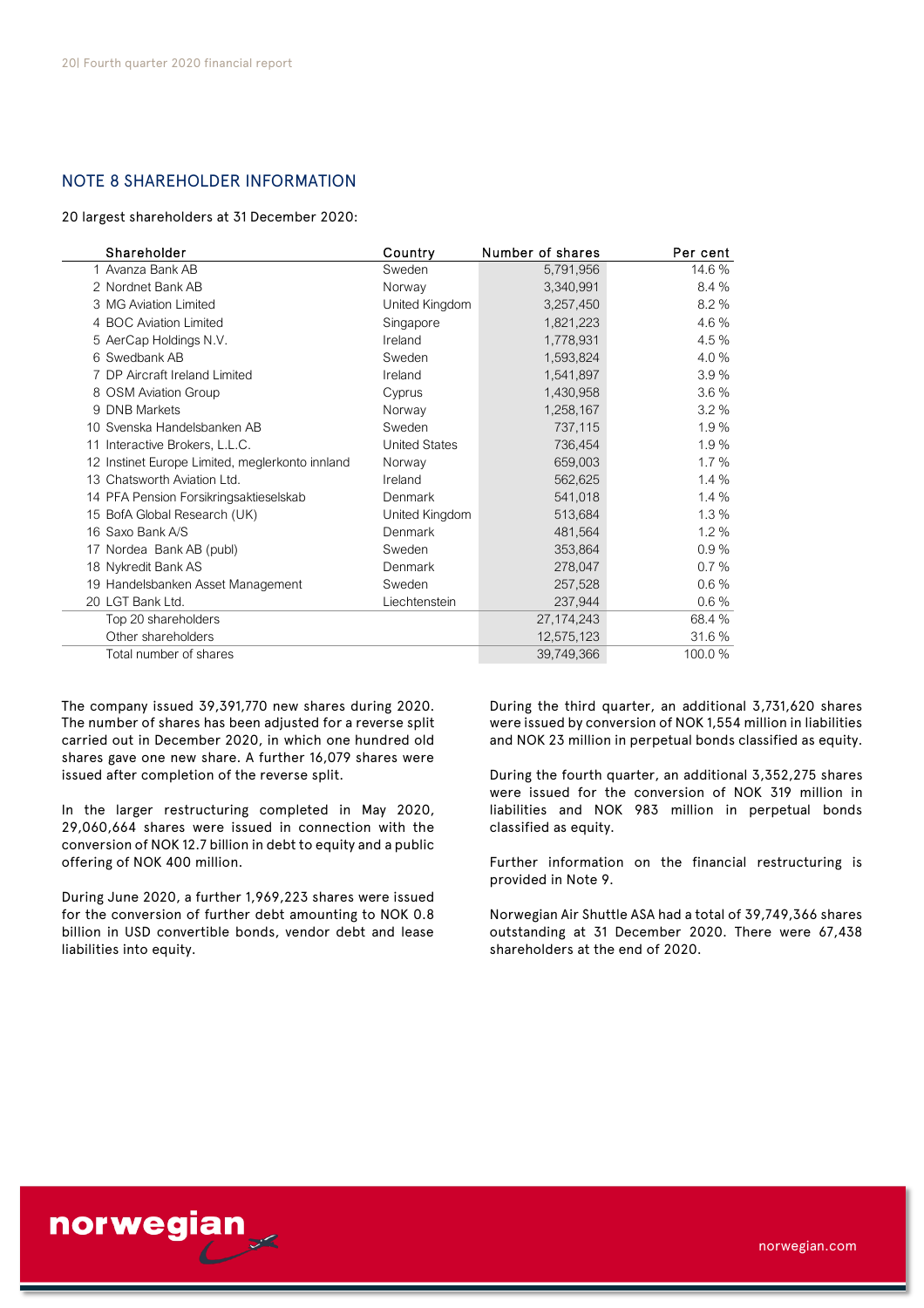## NOTE 9 FINANCIAL RESTRUCTURING

Since the COVID-19 outbreak forced Norwegian into hibernation, a significant financial restructuring process has been ongoing, reaching several milestones during 2020. The restructuring includes conversion of bond debt, lease liabilities and accounts payable to equity as well as a public offering. In total, the restructuring improved equity by NOK 18.5 billion, of which NOK 5.2 billion are recognized in the income statement.

Liabilities were converted to ordinary shares in the company or zero-coupon perpetual bonds. The zerocoupon perpetual bonds have no interest nor scheduled repayments and can be converted to shares at a fixed conversion rate with fixed exchange rates. The zerocoupon perpetual bonds are classified as equity in accordance with IAS32.

The impact to share and paid-in capital and the income (loss) following the financial restructuring that was agreed during 2020 are presented in the table below:

|                             |           | Share and       | Income          |
|-----------------------------|-----------|-----------------|-----------------|
| (unaudited in NOK million)  | Footnotes | paid in capital | $(\text{loss})$ |
|                             |           |                 |                 |
| Bonds (NAS07, NAS08, NAS09) |           | 1,987.4         | 831.5           |
| USD convertible             | 2         | 1,465.9         | $-538.8$        |
| Lease liabilities           | 3         | 8,309.5         | 1,795.6         |
| Power by the hour (PBH)     | 4         | 0.0             | 2,431.4         |
| Offering                    | 5         | 400.0           | 0.0             |
| Vendor conversion           | 6         | 1,189.6         | 803.1           |
| Transaction costs           |           | $-42.6$         | $-115.3$        |
| <b>TOTAL</b>                |           | 13,309.9        | 5.207.5         |

1) Approximately 50 percent of bonds NAS07 and NAS08 were converted to equity. Maturity was extended by one year for each of the bonds, and an interest-free period was agreed until 1 July 2021. Additionally, there were adjustments to financial covenants. Bondholders were further given the right to receive additional bonds if the value of the London Gatwick slots pledged as security for the bonds increase above the principal value of the outstanding bonds at certain valuation dates in the future. The conversion of the bonds to equity is accounted for as an increase of equity at fair value. The amendment of the bonds is accounted for as an extinguishment of the outstanding bonds and recognition of new bonds at their fair value. The net effect is a gain presented as Other financial income in the Income Statement. There were no significant effects from the amendments to bond NAS09, which have been accounted for as a modification.

- 2) 77 percent of the USD convertible bond was converted to equity. An interest-free period was agreed until 1 July 2021. The conversion subscription price was reset to USD 0.40265 (previous USD 5.4443). Additionally, there were adjustments to financial covenants. The conversion of the USD convertible bond is accounted for first as a loss due to changes in conversion prices, and then as an increase in equity at fair value. The amended terms of the USD convertible bond are accounted for as a modification, with the modification gain immediately recognized in profit or loss at the restructuring date, adjusting the book value of the debt and applying the original effective interest rate. Following the larger restructuring completed on 20 May 2020, the remaining principal amount of USD convertible bonds was USD 34.5 million. Subsequent to 20 May, further principal amounts of USD 28.2 million were converted to equity before the end of 2020, with a principal amount of USD 6.3 million remaining at the end of the year.
- 3) Norwegian agreed with its aircraft lessors to convert a total of approximately USD 886 million of lease liabilities to equity. The liabilities that have been converted consist of overdue payments at the conversion date, contractual rent forgiven for the period until the end of June 2020 and the effect of a reduction of the lease rates from July 2020. The value of the reduction of rates after July 2020 has been determined in the contracts as the reduction of the net present value of lease obligations using the discount rate applied at initial recognition of the lease liability. The conversion of lease liabilities to equity is accounted for as an increase of equity at fair value. The amendment of aircraft leases is accounted for as an extinguishment of the outstanding lease liabilities and recognition of new lease liabilities at their fair value. The net effect is a gain presented as Other financial income in the Income Statement.

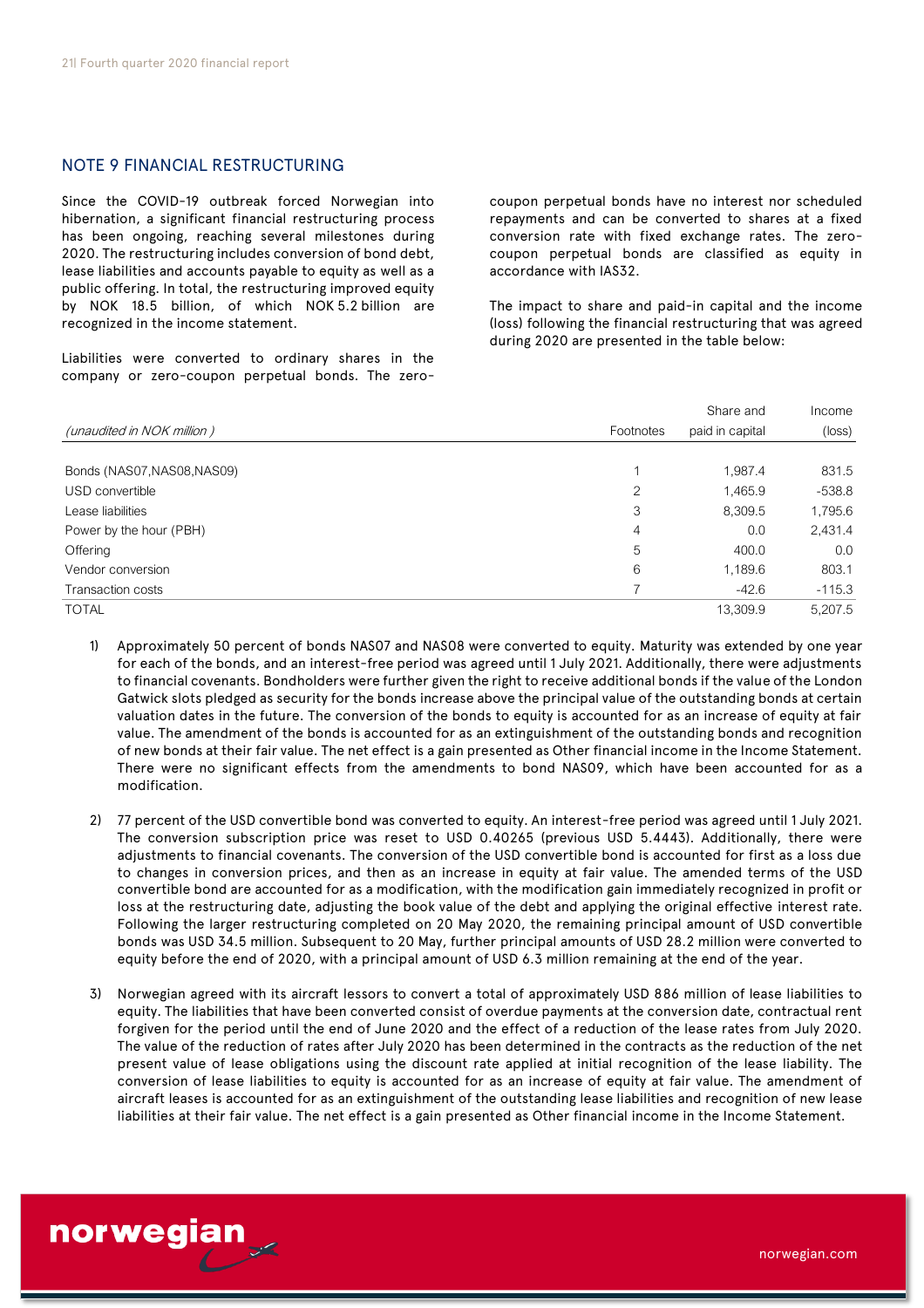- 4) The company has agreed to a "power by the hour" ("PBH") arrangement for the period 1 July 2020 until 31 March 2021. Under this arrangement, the company settles the rent for operated aircraft in cash based on operated block hours and the agreed price per hour. The difference between the cash settlement and the contractually agreed revised monthly lease rate will be settled in shares in a share issue after the PBH period, in April 2021. The conversion price is fixed at NOK 4.24919 and with a fixed exchange rate of USD to NOK. The agreement to settle the PBH amounts in shares is a derivate forward contract which is recorded at zero value at initial recognition and subsequently to fair value with changes in fair value taken through the profit and loss. Subsequent changes to the fair value of the derivative are included as restructuring effects in the table above.
- 5) A public offering was completed in May 2020, with NOK 400 million in gross proceeds.
- 6) The company agreed with vendors conversion of debt to equity whereby a total of NOK 1,993 million in outstanding payables was converted into new shares. The conversion of the outstanding payables to equity is accounted for as an increase of equity at fair value, with the difference to the carrying value of the outstanding payables as a net gain presented as Other financial income in the Income Statement.
- 7) Transaction costs are allocated based on the fair value of equity raised and the fair value of remaining debt. Transaction costs related to extinguishments will be charged to profit and loss and cost related to modifications will be amortized over the remaining term. Costs and fees related to equity conversions will be considered issue costs and netted against equity.

The company entered into an examinership and reconstruction process in November 2020 and expects a substantial reduction in the fleet of aircraft, significant further reduction in liabilities as well as injection of new capital as a result. Refer to the Risk and Uncertainties section of this Interim Report for further information.

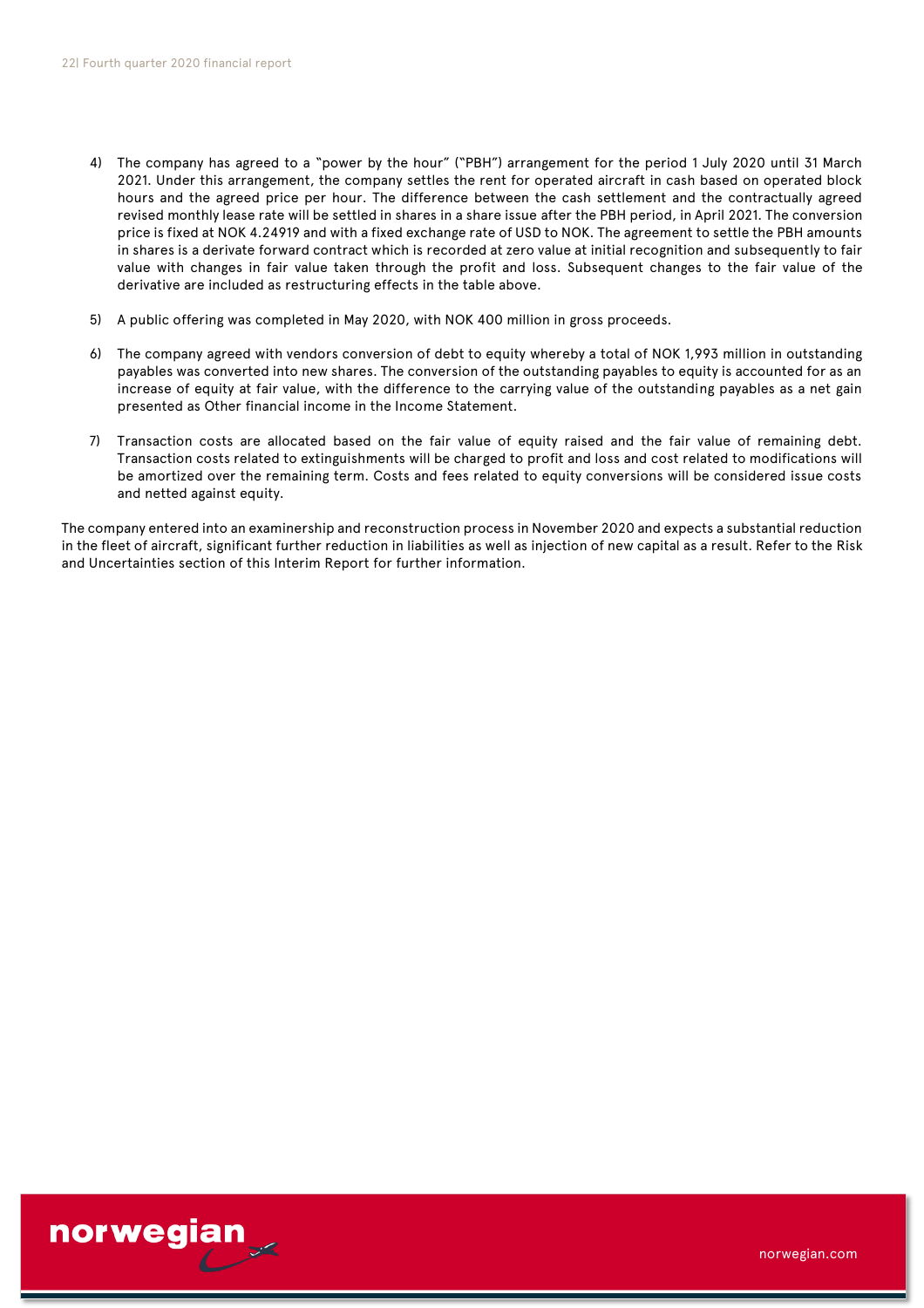# NOTE 10 QUARTERLY DATA

| <b>NOTE 10 QUARTERLY DATA</b>                           |                        |            |            |             |                   |
|---------------------------------------------------------|------------------------|------------|------------|-------------|-------------------|
|                                                         |                        |            |            |             |                   |
|                                                         | Q <sub>1</sub><br>2020 | Q2<br>2020 | Q3<br>2020 | Q4<br>2020  | Full year<br>2020 |
| (unaudited in NOK million)                              |                        |            |            |             |                   |
| Passenger revenue                                       | 4.979.1                | 161.6      | 904.7      | 409.9       | 6.455.3           |
| Ancillary passenger revenue                             | 1,161.6                | 83.0       | 204.3      | 86.4        | 1,535.1           |
| Other revenue                                           | 364.6                  | 388.0      | 179.1      | 173.5       | 1,105.3           |
| Total operating revenue                                 | 6,505.3                | 632.5      | 1,288.1    | 669.8       | 9,095.7           |
| Personnel expenses                                      | 1,518.2                | 567.7      | 374.5      | 460.8       | 2,921.2           |
| Aviation fuel                                           | 1,852.1                | $-2.5$     | 162.0      | $-4.8$      | 2,006.7           |
| Airport and ATC charges                                 | 611.3                  | 16.2       | 107.9      | 37.0        | 772.5             |
| Handling charges                                        | 814.7                  | 196.4      | 327.1      | 54.0        | 1,392.2           |
| Technical maintenance expenses                          | 621.5                  | 43.1       | 497.7      | 629.5       | 1,791.8           |
| Other operating expenses                                | 1,005.3                | 360.9      | 220.4      | 375.3       | 1,961.9           |
| Other losses/(gains)                                    | 495.1                  | 651.1      | 861.7      | 996.8       | 3,004.7           |
| Total operating expenses excl lease, depr. and amort.   | 6,918.1                | 1,832.9    | 2,551.2    | 2,548.7     | 13,850.9          |
| Operating profit excl lease, depr. and amort. (EBITDAR) | $-412.8$               | $-1,200.3$ | $-1,263.1$ | $-1,878.9$  | $-4,755.2$        |
| Aircraft lease, depreciation and amortization           | 1,671.3                | 1,791.0    | 1,549.4    | 1,185.8     | 6,197.5           |
| Impairment assets held for sale                         | 0.0                    | 0.0        | 0.0        | 12,815.7    | 12,815.7          |
| Operating profit (EBIT)                                 | $-2,084.1$             | $-2,991.3$ | $-2,812.6$ | $-15,880.4$ | $-23,768.4$       |
| Financial items                                         |                        |            |            |             |                   |
| Interest income                                         | 65.7                   | 7.1        | 19.8       | $-24.4$     | 68.2              |
| Interest expense                                        | 858.6                  | 644.1      | 652.6      | 535.4       | 2,690.7           |
| Other financial income (expense)                        | $-396.9$               | 2,118.2    | 2,464.9    | 79.5        | 4,265.7           |
| Net financial items                                     | $-1,189.8$             | 1,481.2    | 1,832.1    | $-480.3$    | 1,643.2           |
| Profit (loss) from associated companies                 | $-7.8$                 | 0.0        | 0.0        | 0.0         | $-7.8$            |
| Profit (loss) before tax (EBT)                          | $-3,281.7$             | $-1,510.1$ | $-980.5$   | $-16,360.7$ | $-22,133.0$       |
| Income tax expense (income)                             | $-7.4$                 | 648.3      | $-0.9$     | 266.8       | 906.8             |
| Net profit (loss)                                       | $-3,274.3$             | $-2,158.3$ | $-979.6$   | $-16,627.5$ | $-23,039.8$       |

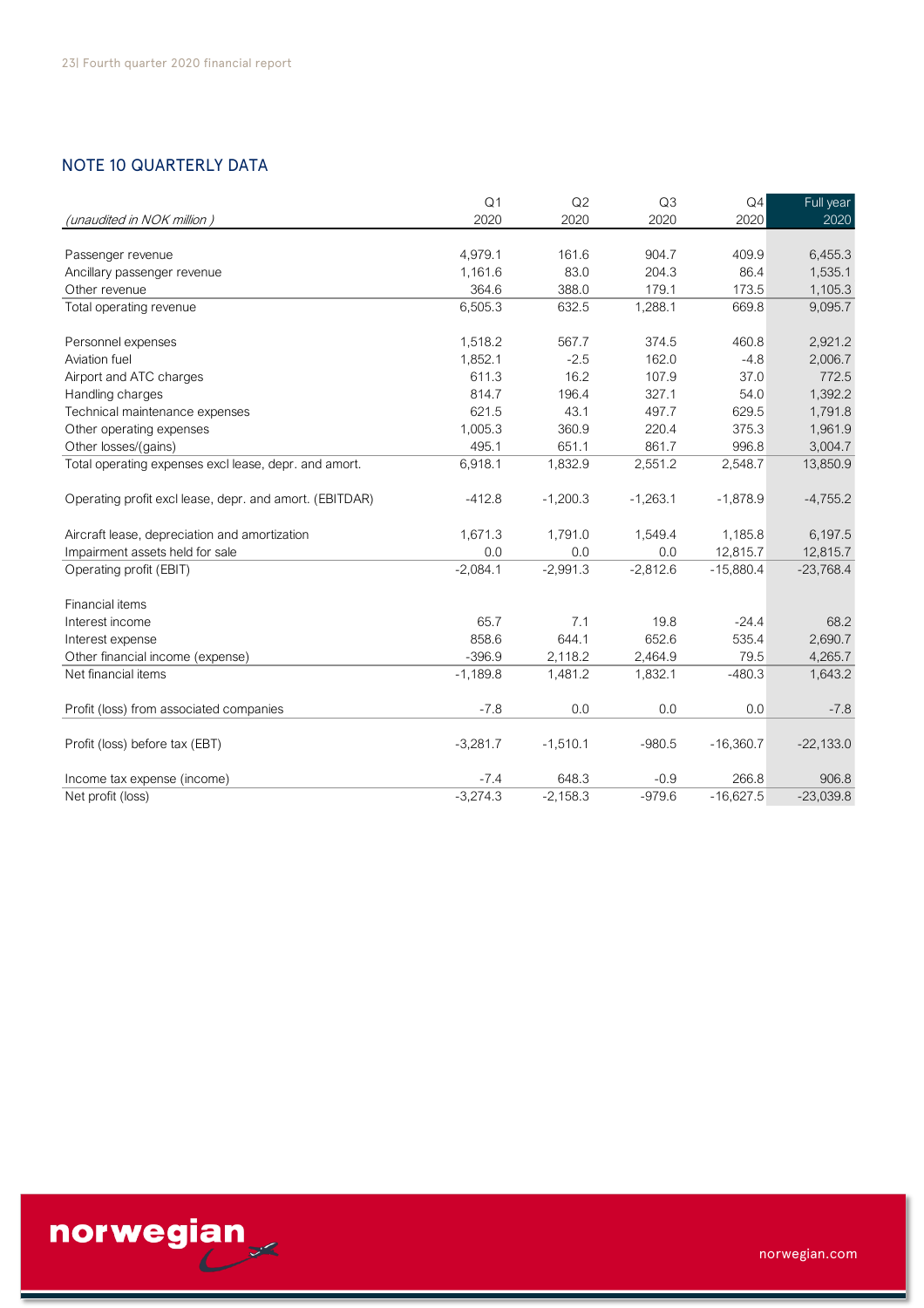# NOTE 11 CONTINGENCIES AND LEGAL CLAIMS

Norwegian disclosed comments in Note 27 to the Annual Financial Statements for 2019 concerning a reassessment from the Norwegian Tax Authorities pertaining to an EEC cross-border restructuring that took place in 2013 and 2014. The ruling indicates increased tax payable for the years in question with up to NOK 571 million, a reduction in prepaid taxes of NOK 166 million and interests estimated to a maximum of NOK 181 million up to 31 December 2020. The maximum potential cost increase would be NOK 918 million, with a corresponding reduction in equity. Further, a negative outcome of the case could lead to a reduction in not recognized deferred tax assets of NOK 376 million with no immediate change to tax cost or equity. The disputed question is if the rules on contingent tax-free group reorganization as they applied in 2013 and 2014 is contrary to EU law.

Norwegian and its tax advisor are of the opinion that the ruling is without merit and that it is probable that the ruling will be reversed in court. Accordingly, Norwegian filed a lawsuit against the tax administration in June. The proceedings are scheduled for April 2021. The opinion of the company and its advisors is supported by a previous ruling in a similar case made by the tax appeals board and EU jurisprudence. Thus, Norwegian has not made any provisions for the reassessed taxes in this fourth quarter 2020 financial report.

In December 2019 and April 2020, Irish Revenue made an assessment for the period 2014 – 2018 and 2019, respectively of EUR 18.5 million and EUR 5.5 million, pertaining to withholding income tax (PAYE) on nonresident crew exercising their employment on an aircraft in international traffic where the enterprise has its place of effective management in Ireland. The crew in scope are non-Irish residents and their employment are not exercised in Ireland. The company, supported by its tax advisors, are of the opinion that Irish Revenue's application of the provision is overly broad and is contrary to the EU law and have concluded that it is more likely than not that the assessment will be reversed. Accordingly, the company has appealed the assessment and not made a provision for the claim in the Interim Financial Statements for the fourth quarter of 2020.

In June 2020, Norwegian issued a notice to Boeing of termination of the company's purchase agreements of the remaining five Boeing 787 aircraft and 92 Boeing 737 MAX aircraft on order and the GoldCare service agreements (BSG) related to the 787 and MAX aircraft. Norwegian has in addition filed a legal claim seeking the return of predelivery payments (PDP) related to the aircraft and compensation for the company's losses related to the grounding of the 737 MAX and engine issues on the 787.

There are no other significant additions or changes to the information regarding contingencies or legal claims presented in Note 27 to the Annual Financial Statements for 2019.

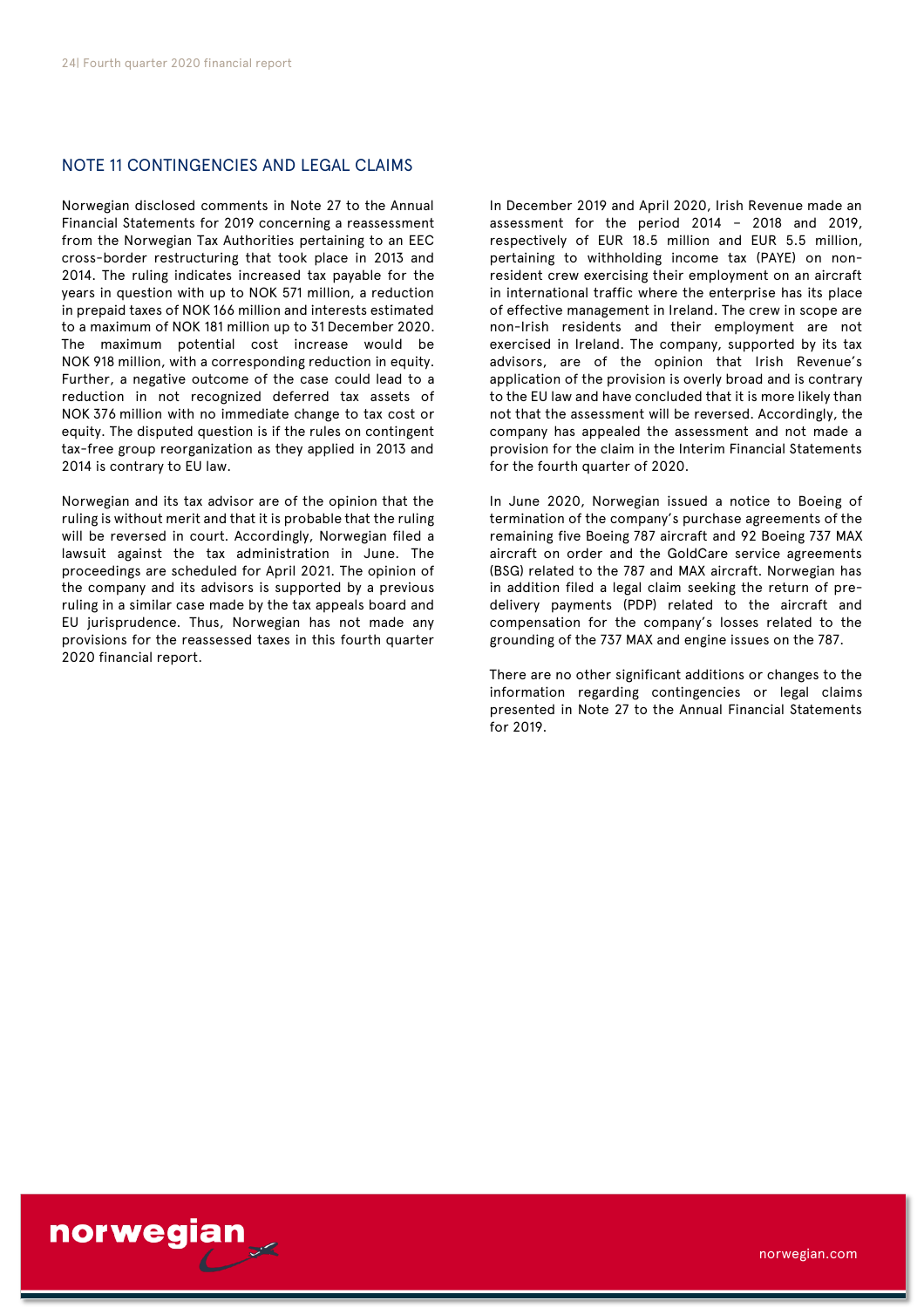# NOTE 12 EVENTS AFTER THE REPORTING DATE

On 14 January 2021, the company presented an indicative plan for reconstruction, exit of the examinership and reconstruction processes and post-reconstruction company. Core to the plan is that Norwegian will focus on its core Nordics business, operating a European short haul network with narrow body aircraft. As part of the plan, it was announced that the long-haul operation will be discontinued. The company announced a target to reduce its total debt to around NOK 20 billion, and also to raise NOK 4-5 billion in new capital through a combination of (i) a rights issue to current shareholders, (ii) a private placement and (iii) a hybrid instrument.

On 14 January 2021, Norwegian also published a listing prospectus. The listing prospectus was prepared for the purpose of listing of perpetual bonds and shares only, and no securities are being offered pursuant to the listing prospectus.

On 21 January 2021, Norwegian announced that the government of Norway had decided to support and contribute to the airline's funding of new capital, pending certain conditions. This move significantly increases Norwegian's chances of working through the crisis caused by the pandemic and to position itself as a key player within Norwegian and European aviation.

On 27 January 2021, Norwegian published an updated investor presentation, available on the company's website.

On 19 February 2021, Norwegian presented an update of the indicative plan for exit from Irish examinership and Norwegian reconstruction processes.

As previously announced, the proposed restructuring will potentially involve each creditor with an unsecured claim receiving a debt claim ("Dividend Claims") that, based on current calculations, would have a nominal value equal to 4 percent of such creditor's unsecured claim. The company is also exploring the possibility with the examiner and the reconstructor of offering a cash component alongside the Dividend Claims, however notes that the amount of cash that could be utilized for such a dividend will be reduced depending on the duration of the Restructuring, including any appeal process. The Dividend Claims in aggregate would on certain terms and conditions be convertible into shares representing approximately 25 percent of the company's share capital following the Restructuring and the proposed capital raise (the "Capital Raise"). New investors in the Capital Raise, by investing in equity and a perpetual hybrid instrument (the "New Capital Perpetual Bonds"), would receive approximately 70 percent of the post-Restructuring share capital, and current shareholders approximately 5 percent.

With respect to timing, the company is working with the Examiner and the Reconstructor with a view to commencing the legal steps required to implement the proposed Restructuring, including the issuance of a scheme of arrangement by the Examiner as soon as possible, with a view to the Capital Raise commencing in late March/early April, with the subscription period in mid-April and target closing end of end April / mid May.

On 22 February 2021, Norwegian announced the conversion of USD 1.9 million in perpetual bonds and USD 17.7 million in future maintenance bonds into 485,054 new shares in the company.

Following the conversion, NAS has perpetual bonds in issue in the nominal amount of approximately NOK 876 million which may in the option of the holder be converted into approximately 2,061,715 shares in the company at NOK 424.919, subject to anti-dilution provisions. No further Future Maintenance Bonds remain outstanding.

There have been no other material events subsequent to the reporting period that might have a significant effect on the fourth quarter 2020 financial report.

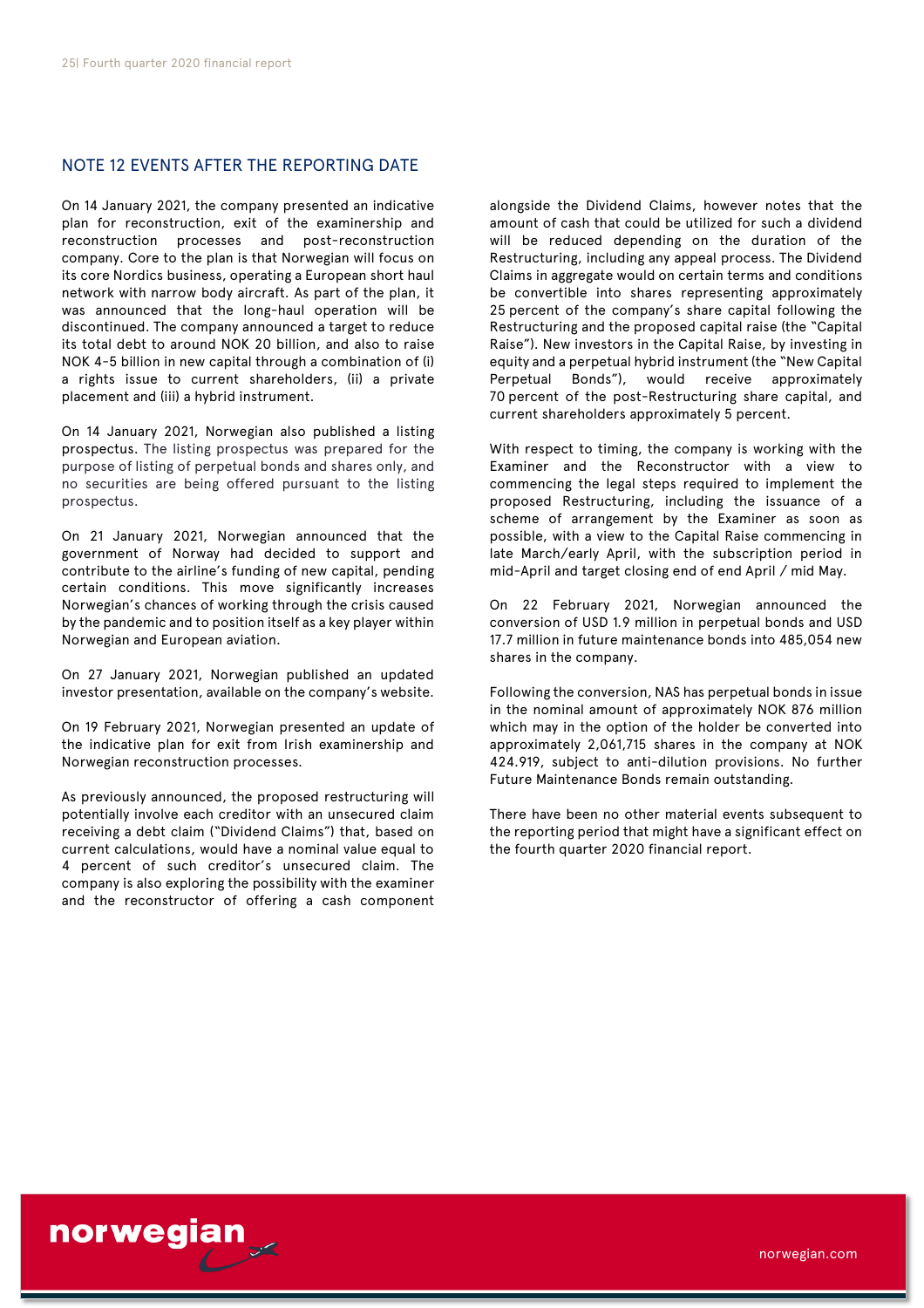# DEFINITIONS

# ALTERNATIVE PERFORMANCE MEASURES

Norwegian Air Shuttle's financial information is prepared in accordance with International Financial Reporting Standards (IFRS). In addition, the company presents alternative performance measures (APM). The APMs are regularly reviewed by management and their aim is to enhance stakeholders' understanding of the company's performance. APMs are calculated consistently over time and are based on financial data presented in accordance with IFRS and other operational data as described in the table below.

The definitions are consistent with those used in previous financial reports., except for the addition of *EBT excl other losses/(gains) and impairment*. This APM has been added this quarter to allow for a comparable earnings figure between periods regardless of large impairment losses incurred following restructuring and COVID-19 and certain volatile operating expenses.

| <b>MEASURE</b>                                                                                       | <b>DESCRIPTION</b>                                                                                                                                                                                                                                                          | <b>REASON FOR INCLUDING</b>                                                                                                                                                                                                                                                                                                                       |
|------------------------------------------------------------------------------------------------------|-----------------------------------------------------------------------------------------------------------------------------------------------------------------------------------------------------------------------------------------------------------------------------|---------------------------------------------------------------------------------------------------------------------------------------------------------------------------------------------------------------------------------------------------------------------------------------------------------------------------------------------------|
| Operating profit (EBIT)                                                                              | Earnings before net financial items, income tax expense<br>(income) and share of profit (loss) from associated<br>companies. Equivalent to operating profit in the consolidated<br>income statement in the annual report                                                    | Enables comparability of profitability regardless of capital<br>structure or tax situation                                                                                                                                                                                                                                                        |
| <b>EBIT</b> excl other<br>losses/(gains)                                                             | Earnings before net financial items, income tax expense<br>(income) and share of profit (loss) from associated<br>companies, adjusted for other losses/(gains)-net                                                                                                          | Enables comparability of profitability regardless of capital<br>structure or tax situation, excluding effects for certain volatile<br>operating expenses                                                                                                                                                                                          |
| <b>EBIT</b> margin                                                                                   | EBIT divided by total operating revenue                                                                                                                                                                                                                                     | Enables comparability of profitability relative to operating<br>revenue                                                                                                                                                                                                                                                                           |
| <b>EBITDAR</b>                                                                                       | Earnings before net financial items, income tax expense<br>(income), depreciation, amortization and impairment,<br>restructuring, aircraft leasing expenses and share of profit<br>(loss) from associated companies                                                         | A measure of operating performance that enables<br>comparison between airlines as it is not affected by the<br>method used to finance aircraft                                                                                                                                                                                                    |
| <b>EBITDAR</b> excl other<br>losses/(gains)<br>Underlying operating result<br>before ownership costs | Earnings before net financial items, income tax expense<br>(income), depreciation, amortization and impairment,<br>restructuring, aircraft leasing expenses and share of profit<br>(loss) from associated companies, adjusted for other<br>losses/(gains)-net               | A measure of operating performance that enables<br>comparison between airlines as it is not affected by the<br>method used to finance aircraft, excluding effects for certain<br>volatile operating expenses                                                                                                                                      |
| <b>EBITDAR</b> margin                                                                                | EBITDAR divided by total operating revenue                                                                                                                                                                                                                                  | Enables comparability of profitability relative to operating<br>revenue                                                                                                                                                                                                                                                                           |
| Profit (loss) before tax<br>(EBT)                                                                    | Earnings before income tax expense (income). Equivalent to<br>profit (loss) before income tax expense (income) in the<br>Consolidated Income Statement in the annual report                                                                                                 | Enables comparability of profitability regardless of capital<br>structure or tax situation                                                                                                                                                                                                                                                        |
| EBT excl other<br>losses/(gains) and<br>impairment                                                   | Earnings before income tax expense (income), adjusted for<br>other gains/(losses) and impairment costs.                                                                                                                                                                     | Enables comparability of profitability regardless of one-off<br>impairment losses, excluding effects for certain volatile<br>operating expenses                                                                                                                                                                                                   |
| EBT margin                                                                                           | EBT divided by total operating revenue                                                                                                                                                                                                                                      | Enables comparability of profitability relative to operating<br>revenue                                                                                                                                                                                                                                                                           |
| Net interest-bearing debt                                                                            | Non-current debt plus current debt less cash and cash<br>equivalents                                                                                                                                                                                                        | Measurement of the ability to pay all debt with available cash<br>and cash equivalents, if all debt matured on the day of the<br>calculation. It is therefore a measure of the risk related to the<br>company's capital structure                                                                                                                 |
| Other losses/(gains)                                                                                 | Gains and losses from foreign currency contracts, forward<br>fuel contracts, adjustment of market value for total return<br>swaps, translation of working capital in foreign currency, net<br>gain or loss from sale of fixed assets and significant<br>restructuring costs | Included as a specification to operating expenses to separate<br>certain volatile effects from other operating expenses                                                                                                                                                                                                                           |
| Operating expenses excl<br>leasing, depreciation and<br>amortization                                 | Total operating expenses not including aircraft lease expense,<br>depreciation, amortization and impairment                                                                                                                                                                 | A measure of operating expenses that enables comparison<br>between airlines as it is not affected by the method used to<br>finance aircraft                                                                                                                                                                                                       |
| Operating expenses excl<br>other losses /(gains),<br>depreciation and lease                          | Total operating expenses not including other losses /(gains)<br>depreciation, amortization, impairment and lease expenses                                                                                                                                                   | A measure of operating expenses that includes leasing but is<br>not affected by other losses /(gains) depreciation,<br>amortization, impairment and lease expenses, relevant to<br>monitor the company's ability to reduce operating expenses<br>during the COVID-19 pandemic and disregarding certain<br>highly volatile and certain fixed costs |

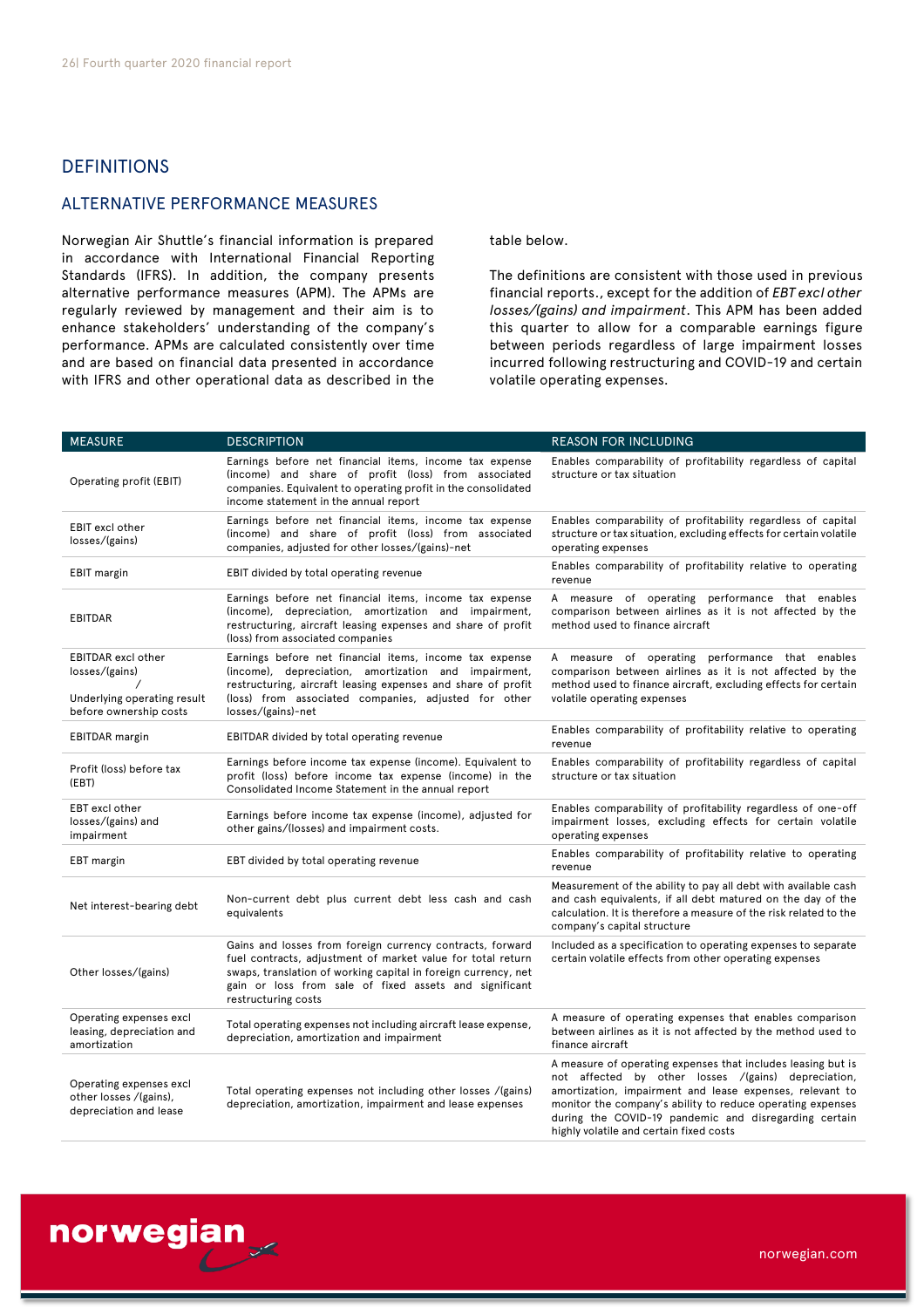# ALTERNATIVE PERFORMANCE MEASURES – RECONCILIATIONS

|                                                                  | Q <sub>4</sub> | Q4         | Full year   | Full year  |
|------------------------------------------------------------------|----------------|------------|-------------|------------|
| (unaudited in NOK million)                                       | 2020           | 2019       | 2020        | 2019       |
|                                                                  |                |            |             |            |
| Operating profit (EBIT) to EBIT excl other losses/(gains)        |                |            |             |            |
| Operating profit (EBIT)                                          | $-15,880.4$    | $-1,278.0$ | $-23,768.4$ | 856.0      |
| - Other losses/(gains)*                                          | 996.8          | 79.7       | 3,004.7     | $-845.8$   |
| EBIT excl other losses/(gains)                                   | $-14,883.6$    | $-1.198.3$ | $-20,763.7$ | 10.2       |
|                                                                  |                |            |             |            |
| EBITDAR to EBITDAR excl other losses/(gains)                     |                |            |             |            |
| <b>EBITDAR</b>                                                   | $-1,878.9$     | 356.7      | $-4,755.2$  | 7,313.5    |
| - Other losses/(gains)*                                          | 996.8          | 79.7       | 3,004.7     | $-845.8$   |
| EBITDAR excl other losses/(gains)                                | $-882.1$       | 436.4      | $-1,750.5$  | 6,467.7    |
|                                                                  |                |            |             |            |
| Net profit (EBT) to EBT excl other losses/(gains) and impairment |                |            |             |            |
| Profit (loss) before tax (EBT)                                   | $-16,360.7$    | $-2,024.2$ | $-22,133.0$ | $-1,687.6$ |
| - Impairment assets held for sale                                | 12,815.7       | 0.0        | 12,815.7    | 0.0        |
| - Other losses/(gains)*                                          | 996.8          | 79.7       | 3,004.7     | $-845.8$   |
| EBT excl other losses/(gains) and impairment                     | $-2,548.2$     | $-1,944.5$ | $-6,312.6$  | $-2,533.4$ |

\**Other losses /(gains) is defined in table above and is a part of operating expenses, see consolidated income statement.* 

# OTHER DEFINITIONS

| <b>ITEM</b>                              | <b>DESCRIPTION</b>                                                                                                                                                                                                                |
|------------------------------------------|-----------------------------------------------------------------------------------------------------------------------------------------------------------------------------------------------------------------------------------|
| Aircraft lease expenses                  | Lease and rental expenses on aircraft including both dry leases and wet leases                                                                                                                                                    |
| Ancillary<br>revenue<br>per<br>passenger | Ancillary passenger revenue divided by number of passengers                                                                                                                                                                       |
| ASK<br>Production                        | Available seat kilometers. Number of available passenger seats multiplied by flight distance<br>Note that blocked mid-seats on domestic routes in Norway following virus containment measures do not count as available<br>seats. |
| Average sector length                    | Total flown distance divided by number of flights                                                                                                                                                                                 |
| Book equity per share                    | Total equity divided by number of shares outstanding                                                                                                                                                                              |
| $CO2$ per RPK                            | Amount of CO <sub>2</sub> emissions divided by RPK                                                                                                                                                                                |
| Constant currency                        | A currency exchange rate that excludes the impact of exchange rate fluctuations from comparable period, e.g. 2019 as<br>comparable period                                                                                         |
| Equity ratio                             | Book equity divided by total assets                                                                                                                                                                                               |
| Fixed asset investment                   | Consists of the following non-current assets presented in the statement of financial position in the annual report:<br>Investments in financial assets, investment in associate and other receivables                             |
| Fuel consumption                         | Aviation fuel consumed, presented in metric tons                                                                                                                                                                                  |
| Load factor                              | RPK divided by ASK. Describes the utilization of available seats                                                                                                                                                                  |
| Passengers                               | Number of passengers, including no-show*.<br>* Note that during the COVID-19 outbreak, no-show passengers are not included.                                                                                                       |
| <b>RPK</b>                               | Revenue passenger kilometers. Number of sold seats multiplied by flight distance                                                                                                                                                  |
| Sold seats own channels                  | Sold seats own channels include bookings through internet, apps, direct API, agent portal, corporate portal, allotment, and<br>group travels. It does not include bookings through GDS (Global Distribution Channels)             |
| Unit cost                                | Total operating expenses, excluding impairment and other losses/(gains)-net, divided by ASK                                                                                                                                       |
| Unit cost excl fuel                      | Total operating expenses, excluding impairment, other losses/(gains)-net and aviation fuel expenses, divided by ASK                                                                                                               |
| Unit revenue                             | Passenger revenue divided by ASK                                                                                                                                                                                                  |
| Yield                                    | Passenger revenue divided by RPK. A measure of average fare per kilometer                                                                                                                                                         |